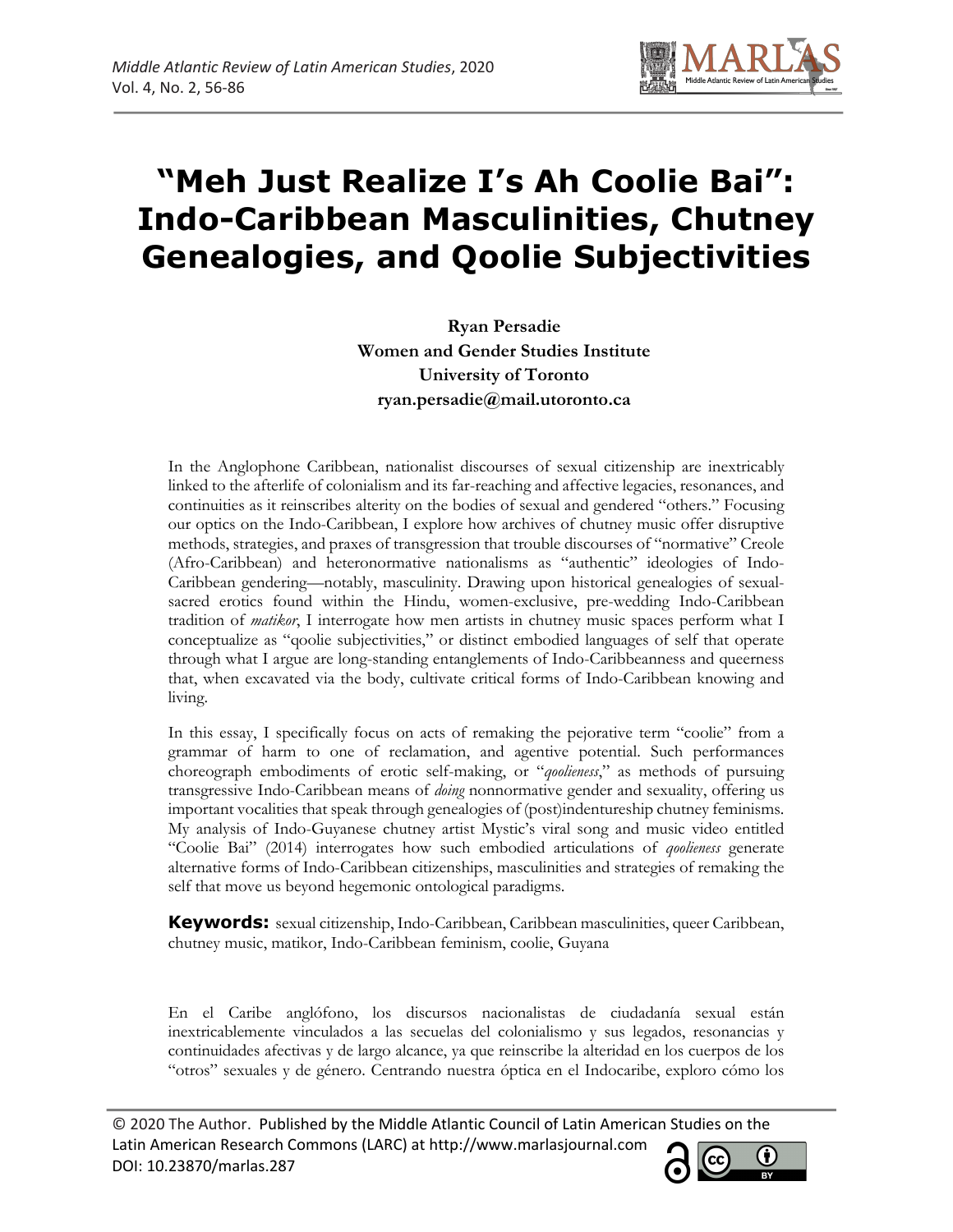archivos de la música chutney ofrecen métodos disruptivos, estrategias y praxis de transgresión que problematizan los discursos del creole (afrocaribeño) "normativo" y nacionalismos heteronormativos como ideologías "auténticas" para asignar géneros indocaribeños—en particular, la masculinidad. Basándome en las genealogías históricas de la erótica sexual-sagrada que se encuentra en la tradición hindú del *matikor*—exclusivamente de mujeres, prenupcial y indocaribeña—llego a interrogar cómo los artistas masculinos en los espacios de música chutney realizan lo que conceptualizo como "subjetividades qoolie", o distintos lenguajes encarnados de uno mismo que operan a través de lo que postulo como entrelazamientos de larga duración del indocaribeñismo y el de ser queer que, cuando se excavan a través del cuerpo, cultivan formas críticas del saber y vivir indocaribeño.

En este ensayo, me concentro específicamente en los actos de rehacer el término peyorativo "coolie" de una gramática dañina a otra de reclamo y potencia activa. Tales interpretaciones coreografían las encarnaciones del auto-hacer erótico, o del ser "qoolie", como métodos de perseguir los medios indocaribeños transgresores de *hacer* géneros y sexualidades no normativos, ofreciéndonos importantes vocalidades que hablan a través de genealogías de feminismos chutney después del período histórico del trabajo por contrato no abonado. Mi análisis de la canción viral y video musical del artista de chutney indoguyanés Mystic, titulados "Coolie Bai" (2014), interroga cómo tales articulaciones encarnadas de ser "qoolie" generan formas alternativas de ciudadanías indocaribeñas, masculinidades y estrategias de rehacer el yo que nos mueven más allá de paradigmas ontológicos hegemónicos.

**Palabras clave:** ciudadanía sexual, Indo-Caribe, masculinidades caribeñas, caribeño queer, música chutney, matikor, feminismo indocaribeño, coolie, Guyana

# **Introduction: Embodied Pedagogies of Caribbean Queerness and the Politics of** *Proppaness*

"Nah proppa" exclaims my Indo-Trinidadian grandmother one summer afternoon as she pauses to examine the ongoing festivities of the 2014 Toronto Pride Parade on a local news outlet, CityTV. As she hears the sounds of soca and dancehall music played by queer Caribbean paraders some of whom are adorned in Carnival mas costumes—other television shots begin to display wotless<sup>1</sup> bodies, a sea of rainbow flags, and acts of overt sexual unruliness as homonormative slogans and community sponsorships by Trojan, Grindr, and other similar LGBTQ+ companies are shown. "Are they Caribbean?" She poses this question evidencing not only how "non-normative" performances of Caribbean sexuality articulate stark disruptions towards Eurocentric rules of heteronormativity (especially within the public sphere) but also how they trouble dominant Caribbean legislations of "proppa"—read here as "moral," "acceptable," or "legitimate"—gendering. At the same time, her sentiments of surprise towards these Caribbean partygoers also work to reify, materialize, and circulate mythologies that queerness and (Indo-)Caribbeanness are both mutually-exclusive, contradictory, and incompatible ontological categories.

<sup>&</sup>lt;sup>1</sup> The term "wotless" is a common Anglophone Caribbean colloquialism, popularized by the 2011 hit soca song of the same name by Kes the Band, that refers to embodied acts of carefree looseness that reject and refuse to pay attention to the managering and regulatory forces of both material and figurative gazes of power.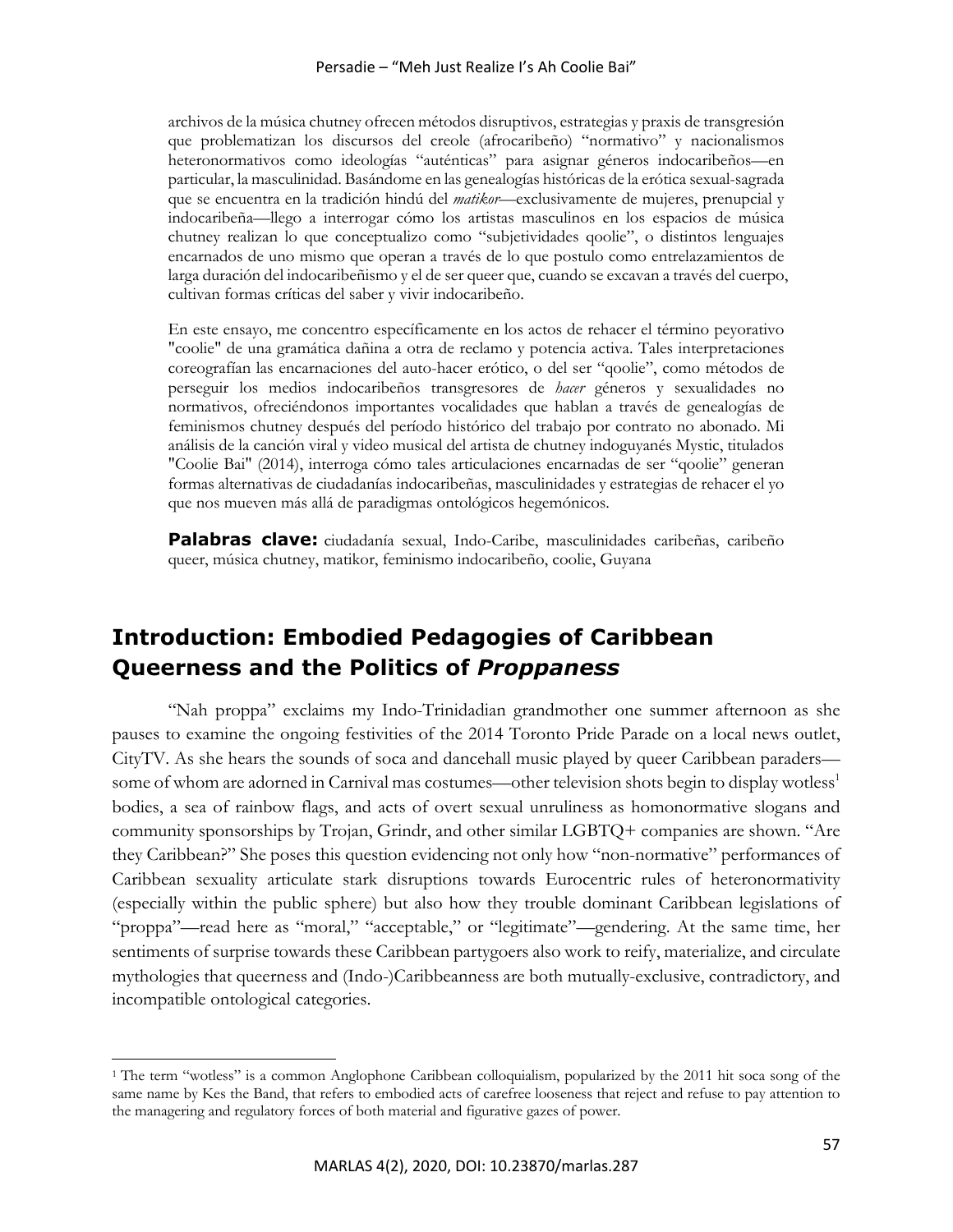Positioning "normative" codes of Caribbean (hetero)sexuality as moral law, her statements do not only speak to the historical conditions that cultivated dominant (colonial) ideologies of gender and sexual diversity in the region, but also reveal how (post?)colonial archives of sexual and gendered knowing, bound up in Caribbean nationalist struggles, politics, and history, continue to cultivate genres of acceptable sexual citizenships and bodies. The legitimate sexual citizen here can only be made through its conformity to a politics of "respectability," "authenticity," and "modernity" of cis- and heteronormativity. A "normal" Caribbean sexual citizen is a *proppa* one, so much so that the force of such sexual managering and heteropatriarchial power began to frame the mundane interactions between my grandmother and me for many years, presenting itself through the opening lines of our telephone conversations and front-door greetings as she came to visit our family: "Ryan, yuh actin' proppa?"

Through the ubiquity of this greeting, which often became her replacement for "how yuh goin'?" or "how are you?," this question of proppaness began to demonstrate more than a concern for my well-being, such as how a dichotomization of Caribbeanness/queerness is constructed through an oppositional binary that demarcates clear lines between "good," "respectable," and "legitimate" sexualities and their antithetical "bad," "immoral," and "illicit" forms. In particular, beyond making sure to confirm whether or not I had not fallen into the "traps" of sexual alterity, her questions drew attention to tropes of the un-Caribbeanness of queerness, amplifying and extending colonial epistemologies that have been fostered in the region since times of European conquest. In eras of postcoloniality, this dichotomy of queerness/Caribbeanness was extended to produce a heteronormative Caribbean consciousness, or what Amar Wahab (2012, 482) calls "homophobic nationalisms," rewarding performances of sexual citizenship that adhere to regimes of heteropatriarchal state projects. For example, "traditional" paradigms of Indo-Caribbean thought such as *jahaji-bhai*<sup>2</sup> narratives work to suture heterosexuality to "normative" Indo-Caribbean culture and identity that, by extension, position queerness either as foreign or a recent viral pollutant to Indo-Caribbean community spaces (Lokaisingh-Meighoo 2000; Persard 2018).

Often in collaboration with emerging right-based political campaigns (Dixon 2020) and anti-LGBTQ+ religious organizing (Williams-Sambrano 2020) in Trinidad for example, homophobic nationalisms work to position the "degradation" of heteronormative gender and sexual performance as a consequence of "tolerating" queerness. Echoed through common exclamations, for example, that to be queer is a "white people ting," enactments of nonheteronormative desire become pejoratively coded for their threatening potential towards systemic heteronormalities. For this reason, Caribbean states in particular have worked to position queerness in all of its forms to elsewheres and peripheries always outside the realm of "authentic" Caribbean sexual and gendered landscapes.<sup>3</sup>

<sup>2</sup> Jahaji-bhai historiographies have been argued in the Indo-Caribbean literature as one of the foundational archives of Indo-Caribbean ontology and historical narratives based upon heterosexual, fraternal bonds made aboard indentureships in their crossings from colonial India to the Caribbean (Khan 2018; Lokaisingh-Meighoo 2000; Reddock 1999). I will return to this ideology later in this article.

<sup>&</sup>lt;sup>3</sup> For other examples and narrates of the myth of the incompatibility of Caribbean and queerness, see Agard-Jones 2012; Crichlow 2004; Elwin 1997; and Silvera 1992.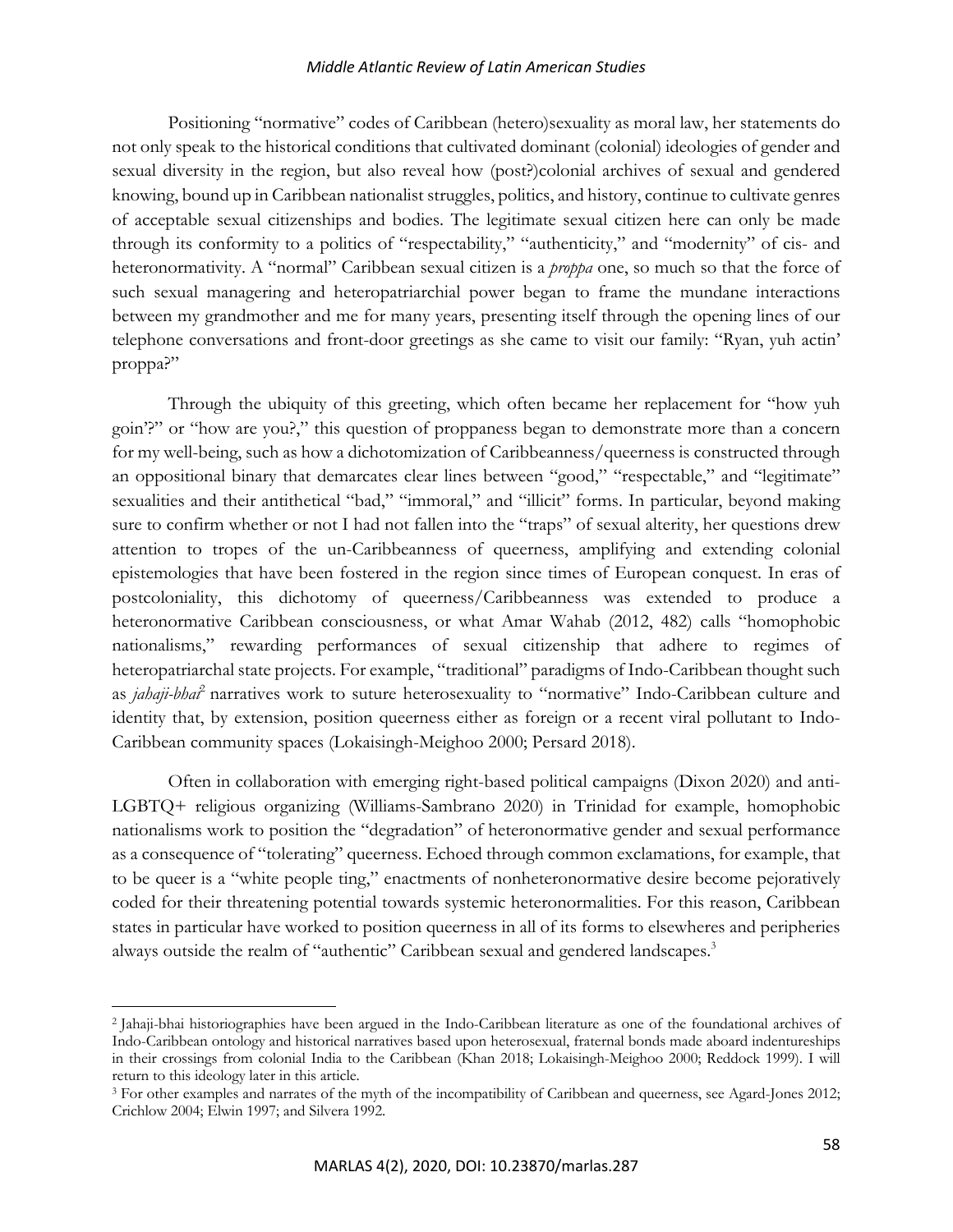#### Persadie – "Meh Just Realize I's Ah Coolie Bai"

Despite the advocations of my grandmother for assimilations into heteronormativity as well as to regulate the *buller*<sup>4</sup> (gay) sensibilities I began to articulate throughout adolescence, it was also my grandmother who provided my first lessons in gendered transgression. Despite her conservative approaches to sexuality, the stories of erotic autonomy her Caribbeanness told simultaneously became the initial pedagogical center by which I began to understand the transgressive force of Caribbean queerness—not only as a sexual identity politic, but as a corporeal articulation of doing, moving, and embodying *against*. Notwithstanding tendencies to bifurcate Caribbeanness from nonnormative sexualities, her ongoing process of becoming told important stories about how histories of Indo-Caribbeanness and queerness in the region collide, intertwine, and coconstitute each other.

She often discussed her upbringing in San Fernando, Trinidad and Tobago, and the archive of nonconformity the land offered, such as Carnival. As I came to learn more about the connections between who I understood as the older, respectable, and firm "Ma" and the younger bacchanalist Sheila, her latter expressions of "broughtupsy" seemed to subsume and attempt to silence the corporeal archive of gender and sexual transgression, resistance, and "free up" that she carried within her. In one instance, with a nostalgic smile and laugh at our dinner table one night, she explained that against the word of her "rough" Indo-Caribbean mother, she secretly took to the Carnival road at age nineteen and played mas for the first time, to the utter horror and dismay of her conservative Christian family.

During the mid- and late twentieth century, associations with Afro-Trinidadian and Creole culture have been largely held by Indo-Caribbean cultural vanguards as a bastardization of traditional Indo-Caribbean womanhood and furthermore, performance of queer gendering (Hosein 2012; Kanhai 1999; Niranjana 1999; Puri 1997; Reddock 1998).<sup>5</sup> Because Indo-Caribbean women, as nurturers and carriers of Indian<sup>6</sup> culture, were expected to conform to gender scripts that imagined them as "passive," "docile," "conservative," "respectable," "submissive," and "moral" (Hosein and Outar 2012, 1), engagements with Afro-Caribbean embodiments of erotic autonomy, such as wining and playing mas in Carnival, provided them with pedagogical tools to reconfigure traditional notions of Indian womanhood and engage in new forms of self-making. As Kavita Raghunandan (2016) notes, the entry of Indo-Caribbean women in Carnival challenged dominant attachments of Indo-Caribbean women's

<sup>4</sup> The word "bullerman" is a common pejorative term for gay and same-sex desiring men in Trinidad and Tobago. However, despite its homophobic origins and connotations, in recent decades, it has been reclaimed by Trinidadian men as a language of erotic self and subjectivity to articulate a distinct Caribbean-based sexual identification that exists outside of Global

<sup>&</sup>lt;sup>5</sup> Hosein (2012) notes that this anti-Black discourse was especially tied to Indo-Caribbean patriarchal fears that Indo-Caribbean women's docile sexuality would be "tainted," particularly by their intimacies with Afro-Caribbean men. She argues that Indo-Caribbean women's racial-sexual purity was premised on a gendered division, regulation, and differentiation that was positioned as incompatible with Blackness, which came to occupy a "vulgar" and "immoral" imagining within the Indo-Caribbean patriarchal imagination. Although outside the scope of this article, it is important to note and contextualize how such framings of racial mixture within Indo-Caribbean femininity become rendered inferior and "viral" through long-standing legacies of racial purity politics and anti-Blackness in Indo-Caribbean communities. See Hosein 2016 and Barratt 2016.

<sup>6</sup> "Indian" in the Caribbean and its diasporas is commonly used to refer to Indo-Caribbean culture. I note this distinction to not cause confusion with continental Indianness rooted in South Asia.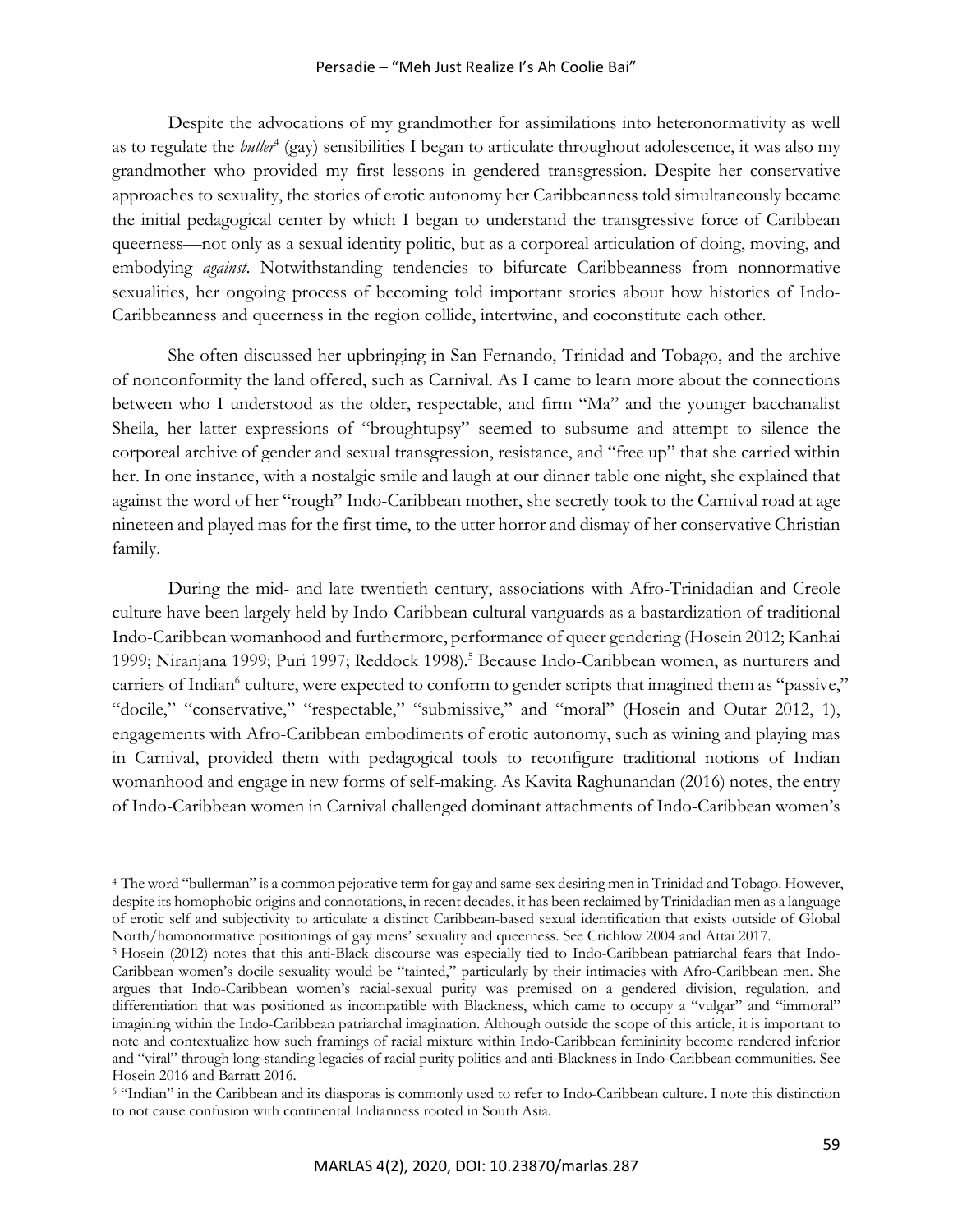subjectivity to modesty, domesticity, and docility as the douglarization<sup>7</sup> of their femininity became "underscored with notions of pollution, impurity, . . . and vulgarity" (198).

Yet such heteronormative ideologies of Indo-Caribbean racial-sexual formation not only reveal to us the ways in which Indo-Caribbean sexuality has been policed and surveilled by the continuities of heteropatriarchial power, but also demonstrate tactics and technologies of historical revisionism that seek to erase nonnormative archives—which I read here as "queer"—embedded in the land, cultural expressions, and bodies of Indo-Caribbean communities. By "queer," I am not only concerned with nonnormative, trans, and same-sex desiring sexual practices and acts (as the term often implies in the West). Rather, I situate Caribbean queerness through embodied grammars of disruptive epistemological and ontological praxis (Ellis 2011), and its specific nonconformities to Eurocentric modes of sexual behaviour and emplacement, or that which becomes the very archive that positions the region as the antithesis of colonial logics of normality, order, and rationality.

What I mean by this is that constructions of harmful heterogenealogies have not only worked to erase the materiality and realness of Indo-Caribbean histories of revolution, resistance, and radicality, but also emplace Indo-Caribbeanness and Indo-Caribbean sexuality to an immobile, fixed, and rigid mythology of insular history, memory, geography, and identity (particularly as it bifurcates the intimacies, mixtures, and crossings between Caribbean Indianness, Blackness, and Indigeneities). Framing Indo-Caribbean historiographies as monolithic realities separate from any form of multiplicity erases the material *queer* conditions of Caribbean life that have operated and been made possible through relational zones of migration, mixture, encounter, and diasporization. In extending the work of Gayatri Gopinath (2018), we must read the region through what she terms a "queer regional imaginary," or that which exists in "contradistinction to a dominant national imaginary that effaces nonconforming bodies, desires, and affiliations" (15).

Such a queer approach to ontology defies the rules of homogeneity and asks us to think beyond colonial discourses and flattened essentialisms of Indo-Caribbean living and being. Thus, when has the Caribbean ever been a site of normalcy or, in my grandmother's words, proppaness? The queerness of the Caribbean, and Indo-Caribbean specifically, has always been a site of transgression that has defied prescribed forms of hegemonic gendering and sexual practice, furthermore providing its communities with corporeal methods, tools, and strategies to free (up) themselves from heteropatriarchial norms of sexuality and gender in addition to other articulations of internalized colonial epistemological indoctrinations.

I began with the personal vignette of my grandmother to reflect upon how queer-exclusionary Caribbean nationalisms built upon a politics of proppaness not only work to frame sexual citizenship through the erasure of the queer and trans subject but furthermore, engage in acts of selective

<sup>7</sup> Douglarization refers to distinct processes of syncretism, mixture, and hybridity Africanness and Indianness in Caribbean and Caribbean diasporic geographies. It carries multiple functions in Caribbean feminist literatures that include an identity politic, subjectivity, poetic, method of inquiry, and analytic. See Barratt 2016, Puri, 2004, Rahim 2010, and Reddock 1999.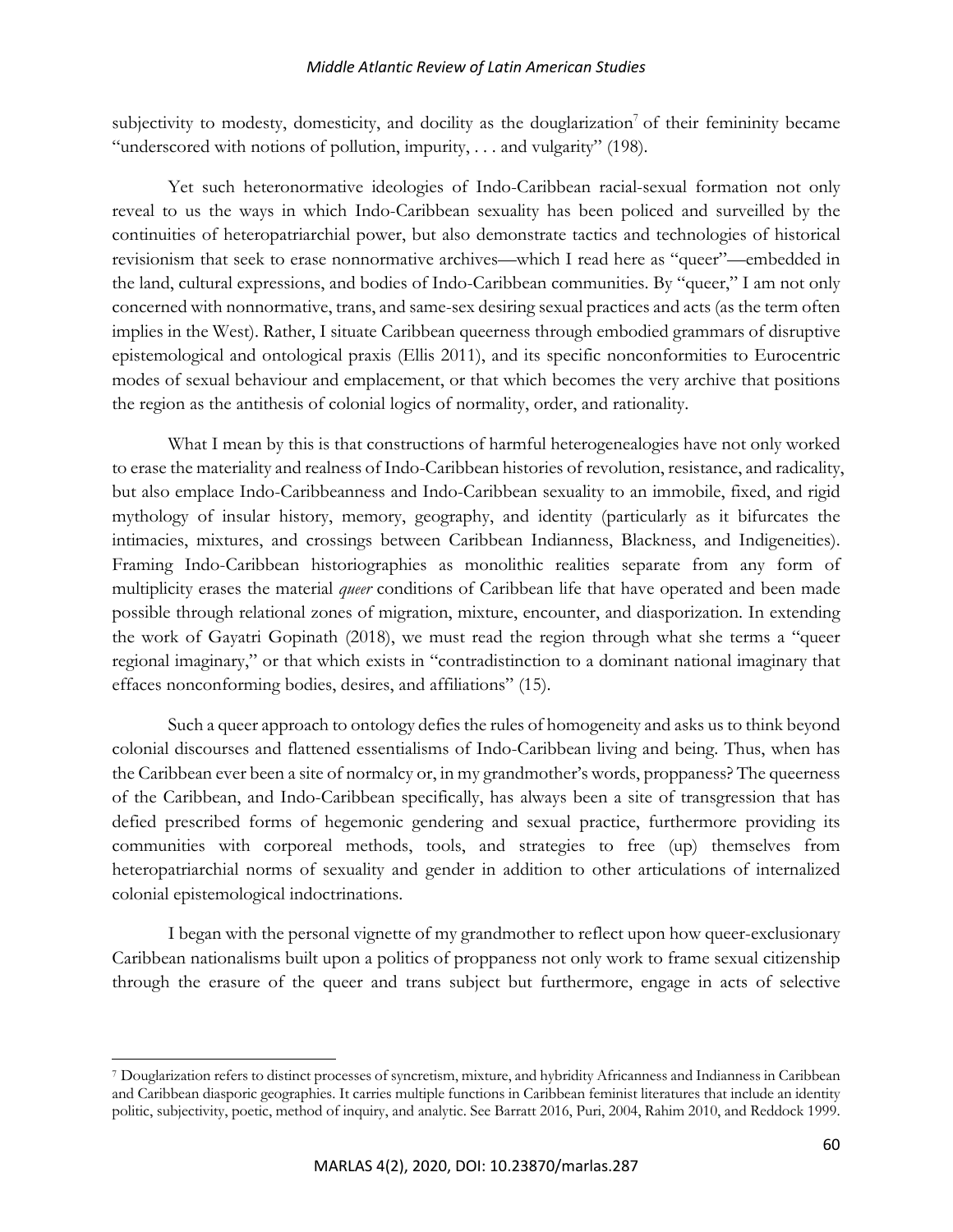forgetting<sup>8</sup> of how the Indo-Caribbean is and has always been a site of queerness, the interstices of which, when activated, produce performative arenas of what I call *qoolieness*. Specifically, for Indo-Caribbean communities, the queerness of our racial-sexual formation is further exacerbated by national politics in the region that position the Caribbean as only a space of and for Blackness, further rendering Indo-Caribbean gender and sexuality as always-already nonnormative. What then would it mean for Indo-Caribbeanness to think through and excavate the queer ontological underpinnings that have shaped our histories and contemporary modes of living? What archives does the heterosexualization of Indo-Caribbean studies and bodies forget? Deploying and cultivating approaches to the Indo-Caribbean that engage in this excavation and *re*memory work help us to build epistemologies and vocalities that have always been there. Drowned out through the echoes of heteronormative managering, a listening and reading practice that allows us to rearticulate and resurge the sensations of these submerged sensoria allow us to learn from and work through the important queer dynamics, histories, and archives housed in our bodies. Working through such a sensing practice—or a "theory in the flesh"9 —helps us to reflect upon the Indo-Caribbean body as a site of critical pedagogy whereby flattened categories of race, gender, sexuality, masculinity, and sexual citizenship can be troubled, agitated, and challenged.

In this essay, I specifically explore the politics of proppaness by turning to performances of queer Indo-Caribbean masculinities in chutney music geographies. Again, my reading of "queer" here is not meant to articulate sexual and gender difference as a category of absolute being—as used often in Global North LGTBQ+ mainstream organizing and activism—but as a practice, method, and a "doing" of transgressive and erotic self-making. As conceptualized by Jafari S. Allen (2011), erotic self-making refers to practices and performances of self that imagine and rehearse a subjectivity outside of dominant state exclusions and limits. In his arguments, an engagement with the erotic specifically "allows us to look into ourselves, and other spaces otherwise closed, to work toward interventions in political and cultural doctrine previously unimagined" (99). Erotic self-making works through the resources of the body to rehearse queer afterlives of normative ideologies, whereby the borders, contours, and edges of heteronormativity can be disaggregated and diffused.

Rather than positioning queerness through identity logics, or "the privileged site in which the truth about ourselves and our social relationships is to be found" (Wekker 1999, 120), I investigate how Indo-Caribbean men chutney performers draw upon, articulate, and excavate queer Indo-Caribbean embodied archives that move through genealogies of postindentureship feminisms to cultivate critical forms of transgressive masculinities. In particular, I explore how the chutney performance arena offers critical queer methods, strategies, embodiments, and praxis of disruption

<sup>8</sup> I extend this term from its original uses in the work of M. Jacqui Alexander (2002). In her work, selective forgetting is used to explain how "minoritarian" histories become burned out of memory through colonial violence and archive building. Specifically, erasures of queer and racialized living and resilience work to always situate them to outside elsewhere. Alexander cautions us that vision work, a daily practice of remembering, seeing and hearing, will allow us to heal the wounds of fragmentation and dismemberment produced through colonialism histories and its running traces through our contemporary world.

<sup>9</sup> I deploy this term from the original work of Cherríe Moraga and Gloria Anzaldúa (2015) in their canonical collection of radical transnational feminist thought *This Bridge Called My Back.*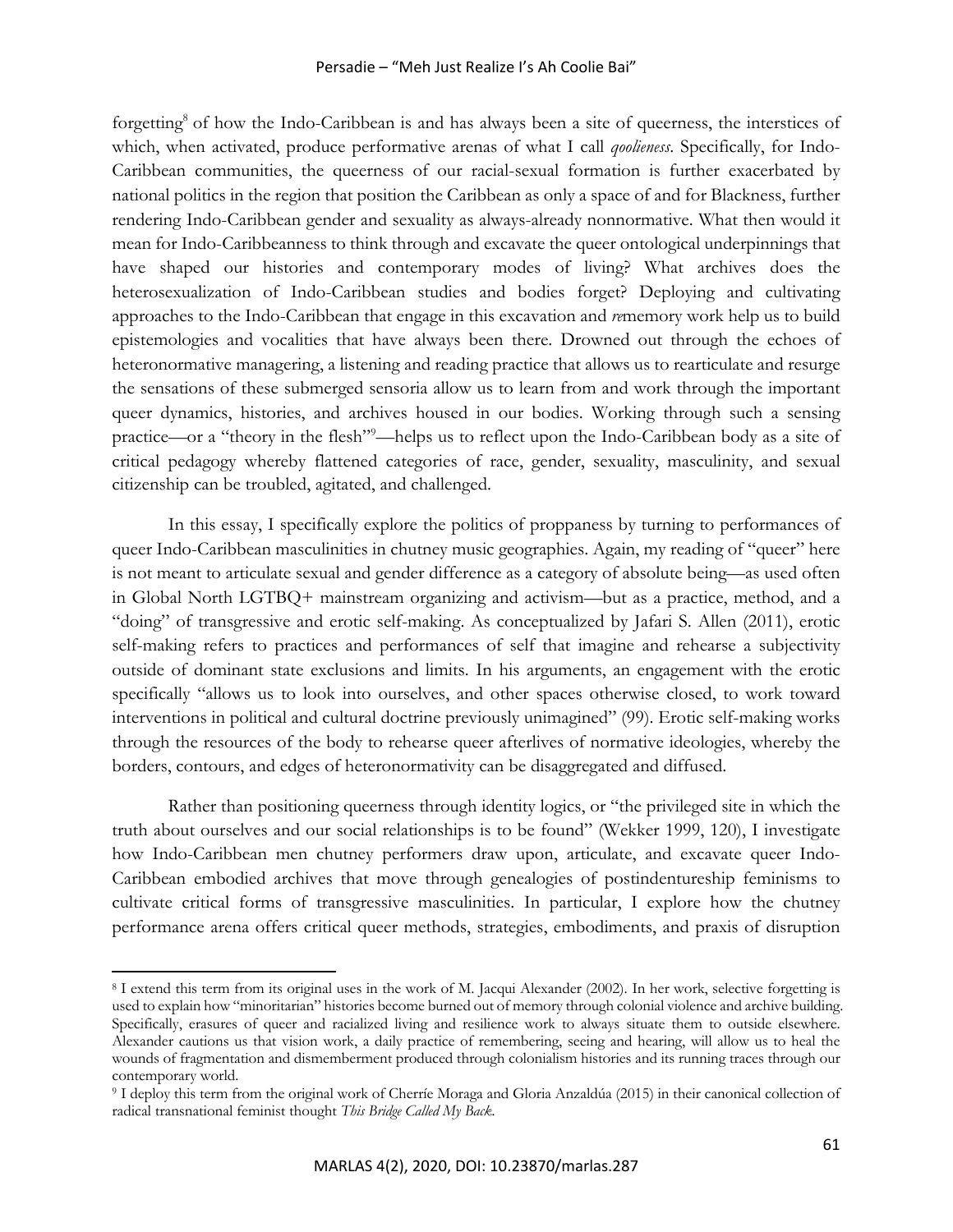towards "normative" Creole (Afro-Caribbean) and traditional heteronormative Indo-Caribbean ideologies of sexuality that develop, as well as engender, both new and extant forms of *qoolie* knowing.

My initial interest in this work was inspired by Indo-Caribbean celebratory spaces I have attended over the course of my life. Despite the governing heteronormative rules of Indo-Caribbean masculinity, I have witnessed how acts of qoolieness have occurred in spaces where chutney music is played, albeit for ephemeral moments. In the wedding space, in the chutney fête, in the rum shop, in our basements, backyards, and kitchens, there is something that happens. Moving through sound, dance, and our bodies, there is a powerful force behind chutney music that causes Indo-Caribbean masculinity to be loosened, freed, and transgressed. It is this erotic energy that carries a visceral archive of queer Indo-Caribbeanness in need of our attention. What forms of feminist masculinities does the aural and felt force of chutney carry? What pedagogies of queer resurgence can chutney instruct us to through acts of listening, moving, and dancing together?

Drawing upon historical genealogies of sexual-sacred erotics found within the Hindu, femaleexclusive, prewedding Indo-Caribbean tradition of *matikor*, male artists in chutney music spaces perform what I conceptualize as "qoolie subjectivities," or distinct Indo-Caribbean embodied languages and pedagogies of self that work through queer Indo-Caribbean embodiments, particularly the remaking of the pejorative term "coolie" from a grammar of harm to one of reclamation and agentive potential. In particular, I investigate how long-standing entanglements of Indo-Caribbeanness and queerness, or what I again call *qoolieness,* evidence transgressive Indo-Caribbean gender performances that move through such genealogies of (post)indentureship (and chutney) feminisms to cultivate new means of erotic self-making. In offering this grammar, I rework the historically pejorative, although often reclaimed identification of "coolie" with the letter 'q' to theorize the transgressive potentials of these performances of racialized sexuality. My analysis of Indo-Guyanese chutney artist Mystic's viral song and music video entitled "Coolie Bai" (2014) interrogates how embodied articulations of queer/Indo-Caribbean archives generate alternative pedagogies for qoolie ways of being.

# **"Breaking Silences": Mapping the Field of Caribbean Sexual Citizenships and Masculinities**

In September of 2018, I coorganized a community conference entitled "Breaking Silences" in Toronto in collaboration with a local New York City-based nonprofit organization called the Caribbean Equality Project. The aim of this conference was to foster a collective space for community conversations related to issues affecting queer Caribbeans in diaspora. In particular, the conference worked to unsettle and problematize universalizing logics of homonormativity that continue to erase queer of color ontologies and epistemologies through their whitening and homogenizing tendencies.

Through centering queer Caribbean narratives, this conference sought to disrupt "economies of affirmation" that have developed freedoms for privileged (white) bodies in the "modern" Global North, while continually positioning subjects of the Global South (and their diasporic descendants) to "geographical and temporal spaces that are constituted as backward, uncivilized and unfree" (Lowe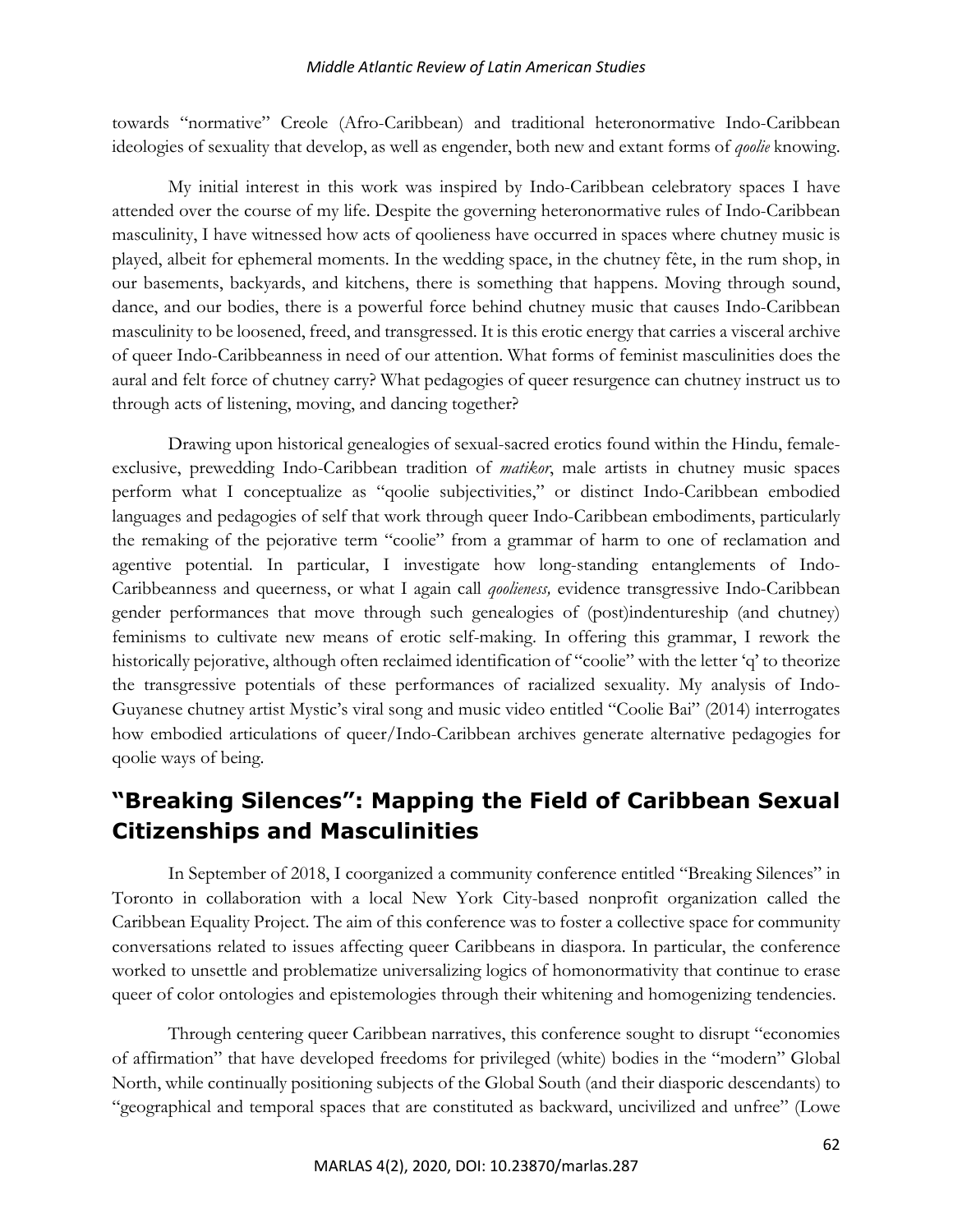2015, 3). Through similar processes, homonormative discourses of sexual citizenship also demonstrate how queer of color bodies can only access a peripheral status within its hegemonic sexual epistemology (Silvera 1992; Agard-Jones 2012; Khan 2016; Gill 2018; Afi Quinn 2018) and describe, as Rinaldo Walcott (2001) articulates, a politic of how to belong to the nation-state as "not-quite-citizens" (127). Continuously performing the "cultural labour of visibility" (Livermon 2012), spaces such as Breaking Silences brought "nonnormative" sexualities to the forefront of awareness and attention, in which queer of color subjectivities make themselves known as "legible" and "legitimate" queer bodies and subjects in their own right.

Further complicating access to sexual citizenship in the contemporary context of a putatively sovereign Caribbean is the afterlife of colonialism and its far-reaching and affective traces, legacies, resonances and continuities. In reinscribing alterity on the bodies of sexual and gendered "others," institutional regimes of normalcy in the Caribbean have striven to uphold and defend the naturalization of conjugal heterosexuality, marriage and procreative sex (Alexander 1994, 2005); norms of male and female reputation and respectability (Ghisyawan 2016b; Wilson 2013; Hosein 2012), and the maintenance of heteromasculinities as compulsory to achieving ideal citizenship (Barriteau 2003; Lokaisingh-Meighoo 2000; Crichlow 2004). Such dissident gender identities and sexualities are surveilled through disciplinary technologies of control that seek to criminalize those that cause "moral panic" within heteronormative populations and thus threaten formations of the "ideal" family, nation, and national citizen.

Harmful and violent colonial legislations continue to police and regulate those who, both publicly and/or privately, perform their queerness and/or same-sex desires in the region. This can be observed in legalities such as Section 153 of the Summary Jurisdiction Offences Act in Guyana, established in 1893, that criminalizes and outlaws "cross-dressing" among men and women (*Stabroek News* 2018); Sections 13 and 16 of the Sexual Offences Act in Trinidad and Tobago that legislates lesbian and gay sex as punishable under offences of "serious indecency" and "buggery" (Alexander 1994); and other managerial practices of surveilling queer and same-sex desiring sexualities through upholding criminal charges including "carnal intercourse against the order of nature" (Robinson and Bulkan 2017); "improper purposes" (Paton and Romain 2014); "cross-dressing" (Wiltshire 2018; Hereman 2018); and "sodomy" (J. Scott 2015).<sup>10</sup> Evidently, as M. Jacqui Alexander (1994) famously stated, it is still widely apparent that even despite the important queer organizing and advancement of LGBTQI+ rights in the Caribbean region: "not just any *body* can be a citizen."

The refusal and inability of queer and same-sex desiring bodies to conform to regulations of hegemonic and compulsory heterosexuality raises paranoias and anxieties within the state as the "health," "sustainability," and "moral sanctity" of the nation is threatened (Lazarus 2015, 134). In the state's imagination, managerial policing and regulation is mandatory to control and "fix" the issue of "incompatible," "pathological," "foreign," "perverted," "abnormal," "deviant," and "unnatural"

<sup>&</sup>lt;sup>10</sup> It is important to note that this law has used broad and nondefined qualifiers of "improper purposes" to maintain strict heteronormative gender roles among its population (Paton and Romain 2014) that have specifically been used to police and target Trans women of colour in Guyana.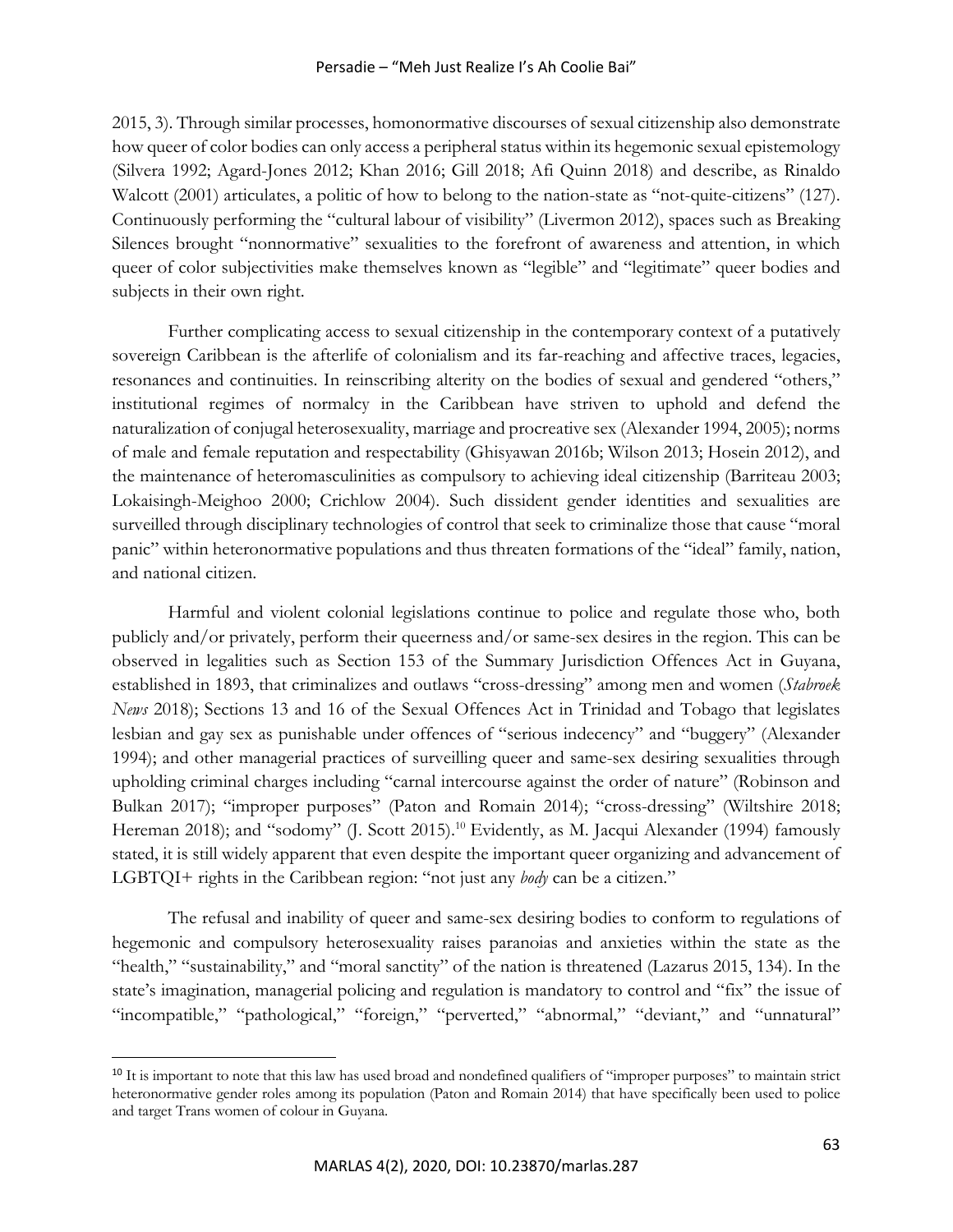bodies who "infect" the nation. By enacting forms of regulation through the judicial system, the state offers a promise of protection to its "normative" cisgender heterosexual citizens against the viral penetrability and white "importation" of queerness that has been mobilized by the West.<sup>11</sup> Indeed, the maintenance of rigid dichotomies of natural/unnatural, moral/immoral, decent/indecent, and inside/outside are strategies of regulation in the Caribbean that reify invisible boundaries between acceptable and unacceptable members of society (Ghisyawan 2016a, 159) and, through its tyranny, obstruct racial-sexual "others" from accessing the status of official citizenship. However, these politics of citizenship have unquestionably also been complicated by queer and same-sex desiring Indo-Caribbean bodies who are rendered improperly Caribbean, queer and Indo-Caribbean through their raced, gendered and sexed nonnormative subjectivities.

Once the Breaking Silences conference had ended, I received a striking influx of positive online messages from queer Indo-Caribbean participants who expressed feelings of belonging, representation, validation, visibility and arguably alternative forms of kinship, and community from this ephemeral space, seemingly inaccessible to them in other heteronormative Caribbean spaces in Toronto. In particular, their sentiments reflect the invisibility and underrepresentation of queerness within nationalist and cultural discourses of Indo-Caribbeanness. As they expressed to me:

> Us queer West Indians are really struggling out here. I'm so grateful that people . . . are making spaces for us to feel proud of who we are. I'm honestly so overwhelmed by the existence of this event you don't even know eh.<sup>12</sup>

> I cannot express how I felt being around other queer Caribbean people. It was the first time I finally felt like I was not alone, like there are other Indo-Caribbean queer people out there.

Their yearning to find space as queer Indo-Caribbeans point us to two major gaps within the Anglophone Caribbean scholarship. First, we must acknowledge how discourses of "normative" sexual citizenship in the region have been constructed through the erasure and elisions of same-sex desiring, trans and queer-identifying bodies (Persard 2018; Ghisyawan 2016a; King 2014; Sheller 2012; Glave 2008; Alexander 2005, 1994; Silvera 1992). This is further exacerbated by the ways in which vernacular Caribbean vocabularies for queer identities have become oversaturated with descriptive yet, pejorative terms of homo- and transphobia such as bullerman, batty bwoy, anti-man, zami, chi-chi man, man royal, etc. The use of such language has appeared as complex parts of a regional and diasporic cultural lexicon that starkly sound and echo antipathies held towards forms of "intolerable," "illicit," and "unacceptable" sexualities that many Anglophone Caribbean states assert cannot be

<sup>10</sup> As I have mentioned earlier, sexual difference has often been branded as antithetical to the region and thus, "un-Caribbean." In the Anglophone Caribbean, queerness is often positioned as an anomaly whose origins and locations are purely bound to the European and North American diasporas rather than carrying a long-standing presence and history in the region itself (Persard 2018; Khan 2016; Agard-Jones 2012).

<sup>11</sup> Personal communications. For the protection of these informants' identities, I have omitted their names.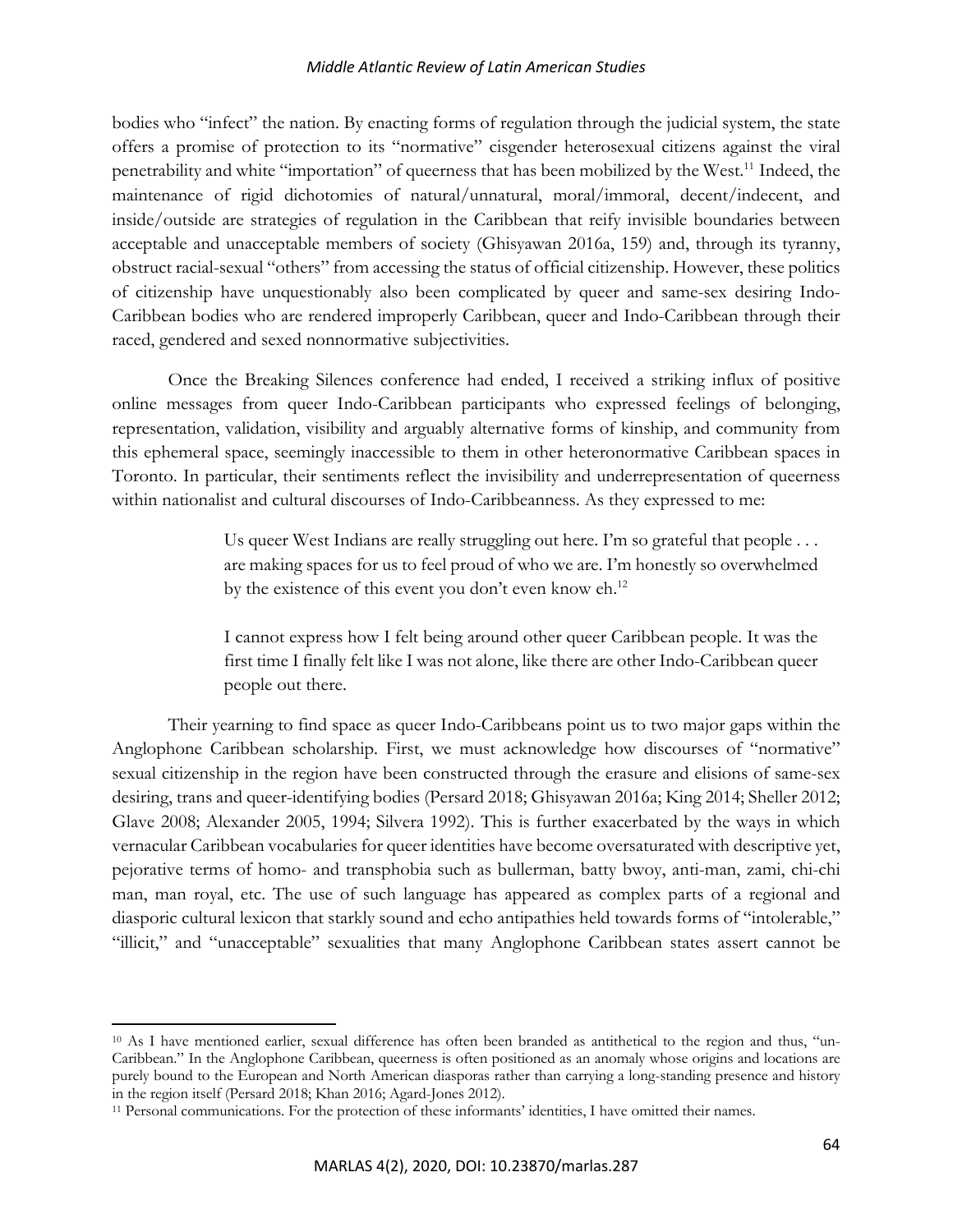rendered as "visible" or "legible," or produce "official" citizens (Alexander 1994), or constitute national identities (R. Lewis and Carr 2009).

In addition, we can also attribute the invisibility and erasure of queer, trans and same-sex desiring bodies within discourses of Caribbean citizenship through Aaron Kamugisha's arguments (2007) of the "coloniality of citizenship." He suggests that one's access to citizenship in the Caribbean is not solely limited to legal and judicial obstacles and parameters, but is mediated via a variety of mundane practices, public discourses, ideologies, attitudes, nationalist tropes of belonging as well as forces of elite domination and legacies of colonial authoritarianism (21) that must be held accountable for maintaining continuities of queerphobic legalities in the Caribbean.

On the other hand, when Anglophone Caribbean scholarship does discuss queerness in relation to Caribbean identity, it is predominantly focused on Blackness (Bain 2017; Wekker 2006; King 2014). If national images of the Caribbean continue to be disseminated as inherently creole or "African," any rights-based claims made vis-à-vis the state on behalf of queers will also only acknowledge forms of queerness that neatly fit within Afrocreole epistemologies (Puar 2009, 5).<sup>13</sup> "Legitimate" citizenship in the Anglophone-Caribbean and its diasporas thus only becomes achievable through upholding Afrocreole nationalisms (Wahab 2012; Kamugisha 2007; Reddock 1999, 2014; Yelvington 1993) that reproduce the ideal citizen as Afro-Caribbean and heterosexual. How then do queer Indo-Caribbeans access forms of community, belonging, and self that recognize the intersections of their sexual and racial difference?

The second gap in the scholarly literature can be seen through the limited, yet developing epistemological approaches within Indo-Caribbean queer masculinity scholarship. A large majority of the field continues to privilege heteronormativity as its dominant ontological framework (Persard 2018; Reddock 2016) and reproduce ontological theorizations that construct divisive boundaries between acceptable and unacceptable members of society and emphasize the status of "tolerable" citizens (Ghisyawan 2016a). While there are emerging discussions of Indo-Caribbean queerness, most do not theorize sexual difference beyond identity politics.

This essay intervenes in the gap created by these scholarly accounts, by offering an ontological exploration of the qoolie potentials for Indo-Caribbean masculinities that transgress hegemonic Creole and heteronormative paradigms. It responds to a call for further queer analysis of Indo-

<sup>&</sup>lt;sup>12</sup> It is important to acknowledge that contemporary iterations of creole hegemonies, and the historical intimacies and encounters from which they emerge, are not monolithic or insular but contextual and speak to a particular reading of Caribbean blackness in the region and its diasporas. For instance, within Trinidad and Tobago, dominant representations of the nation and the ideal citizen are imagined through creolization, which has largely come to stand for and represent blackness in the country. As a result, throughout the late twentieth century, Indo-Caribbeans struggled to cultivate a sense of belonging within the hegemonic space of the creole nation (Munasighe 2001). It is only with tokenistic and often stereotypical forms of national opticalities of Indianness in Trinidad and Tobago that Indo-Caribbeanness is made visible within the nationalist imagination. In the Trinidadian popular culture archive, this can be seen through sonic and lyrical representations of an imagined Indo-Afro unity and togetherness within popular soca and soca-chutney texts wherein a "rum and roti politics," as defined by Lise Winer (2008), invoked the imagery of stereotypical archetypes of Indo-Caribbeanness such as food and drink "in order to sell cultural unity between Afro[-] and Indo[-Caribbean] communities" (Baksh 2014, 156) and enforce a nationalist mythology that racial marginalization does not exist within the nation.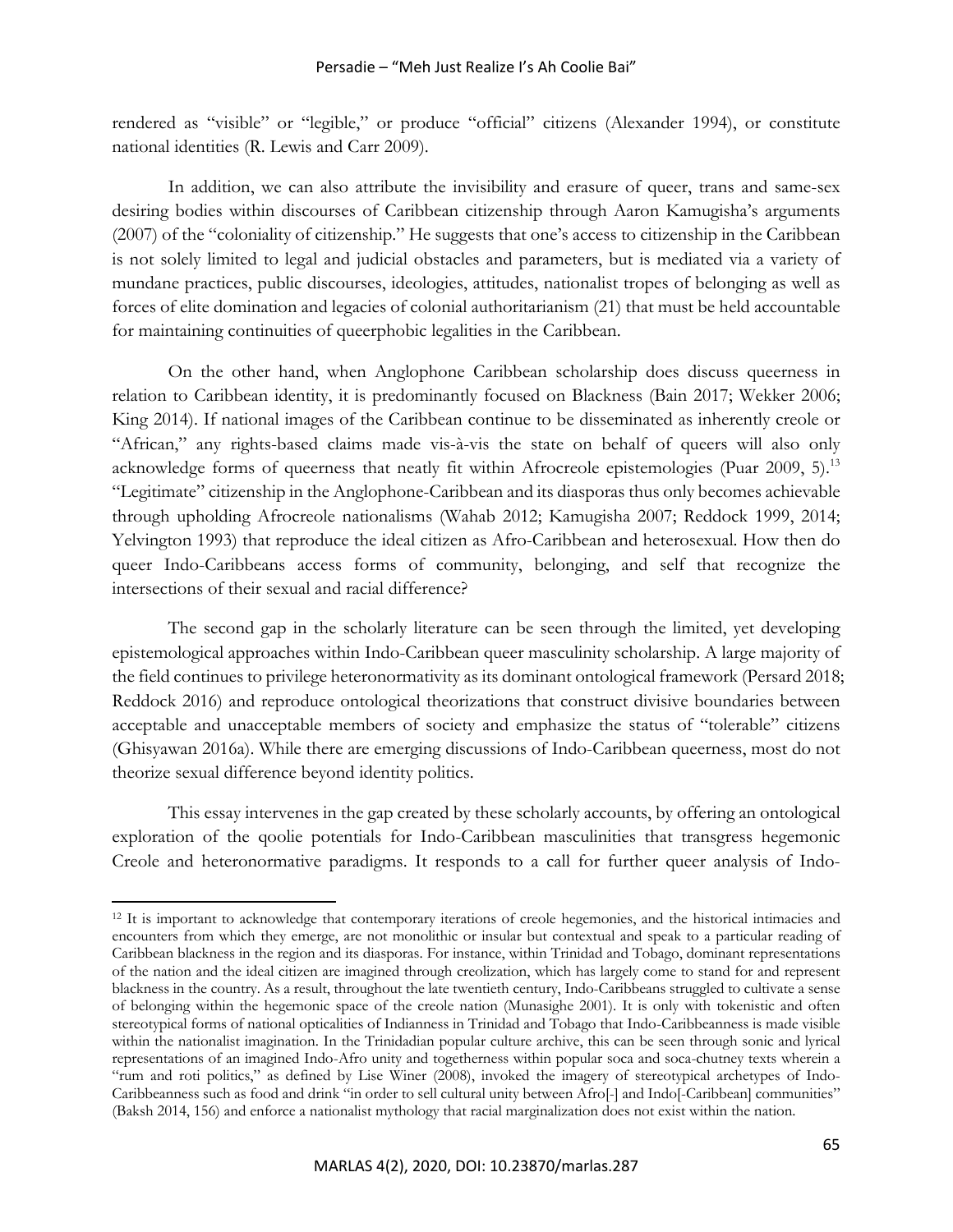Caribbeanness raised by Lauren Pragg (2012) in "The Queer Potential: (Indo-)Caribbean Feminisms and Heteronormativity." As they suggest, reading Indo-Caribbean spaces through queerness offers us a "discursive tool that is rooted in the erotic emancipation, sacred elements . . . as well as the nonnormative embodiments, behaviours, and imaginings it can create for Indo-Caribbean[s]" (4). Extending emerging theorizations of queer Indo-Caribbean thought (as in Persard 2018; Ghisyawan 2016a, 2016b; Khan 2016; Pragg 2012; Gopinauth 2005; Lokaisingh-Meighoo 2000), I suggest that Indo-Caribbeanness has always contained a queer quality that extant ontological discussions have rarely acknowledged.

In relation to Afro-Caribbean masculinities that have been imagined as "dominant," "assertive," "hypermasculine," and "carnal," orientalist tropes of difference have been assigned to Indo-Caribbean men that have rendered them as "submissive," "passive," "backwards," "weak," "effeminate," "criminal," "morally degenerate," "clannish," "heathen," "traditional," "miserly," and "obsequious" (Wahab 2006, 143–44; Mohammed 2009). Indeed, Indo-Caribbean men have always been read as queer bodies in the context of Caribbean society, where a subtext of nonnormativity has underpinned the social construction of their racialization and gender. Polarized against and in relation to dominant Afrocreole masculinities, their Indian difference renders them always-already queer to the hyperbolic excess of Afrocreole heteromasculinities.

Queer of color theorists have discussed the ways in which racialized sexualities, and in particular "Asian"<sup>14</sup> masculinities, have been historically and psychically bound by the orientalist imagination (Nguyen 2014; Eng 2001), often being represented as possessing an intrinsic "feminine penetrability" (Said 1978). These "lowered" tropes of Asian masculinities have also acquired a host of negative associations including weakness, emasculation, shame, humiliation, abjection, submission, and femininity (Nguyen 2014; Scott 2010; Eng 2001). As a result, dominant (Afro-)creole masculinities have been inaccessible to Indo-Caribbean men.

Lewis and Ramsaran (2018), Niels Sampath (1993), and Peter Wilson (2013) have all theorized and essentialized Caribbean masculinity as only achievable through creolization, which in Wilson's arguments, is structured through a dyad of garnering reputation and respectability. He argues that Afrocreole reputation, which is read as creolization, is achievable through the following means: engaging in the public sphere; partaking in extra premarital sex with women; performances of male virility defined by the ability to impregnate a woman; and the passing of this reputation to a male child who will take on the father's name. Values of morality, dignity, honor and respect are engrained in this model as reputation attaches not only to sexual and marital matters but also to proficiency in all male activities and a fulfillment of obligations attached thereto.

In *Caribbean Masala: Indian Identity in Trinidad and Guyana,* Linden Lewis and Dave Ramsaran (2018) also theorize Indo-Caribbean masculinities in the Anglophone Caribbean region through creole paradigms. Despite creolization operating through an Afrocentric and classist framework—a slippage

<sup>14</sup> I use "Asian" here to reference its deployment in this set of literature (which includes Indianness), however, I do not use it throughout this paper because "Asian" comes to bear different geographical, historical, and racial meanings in the context of the Caribbean and Caribbean diasporas.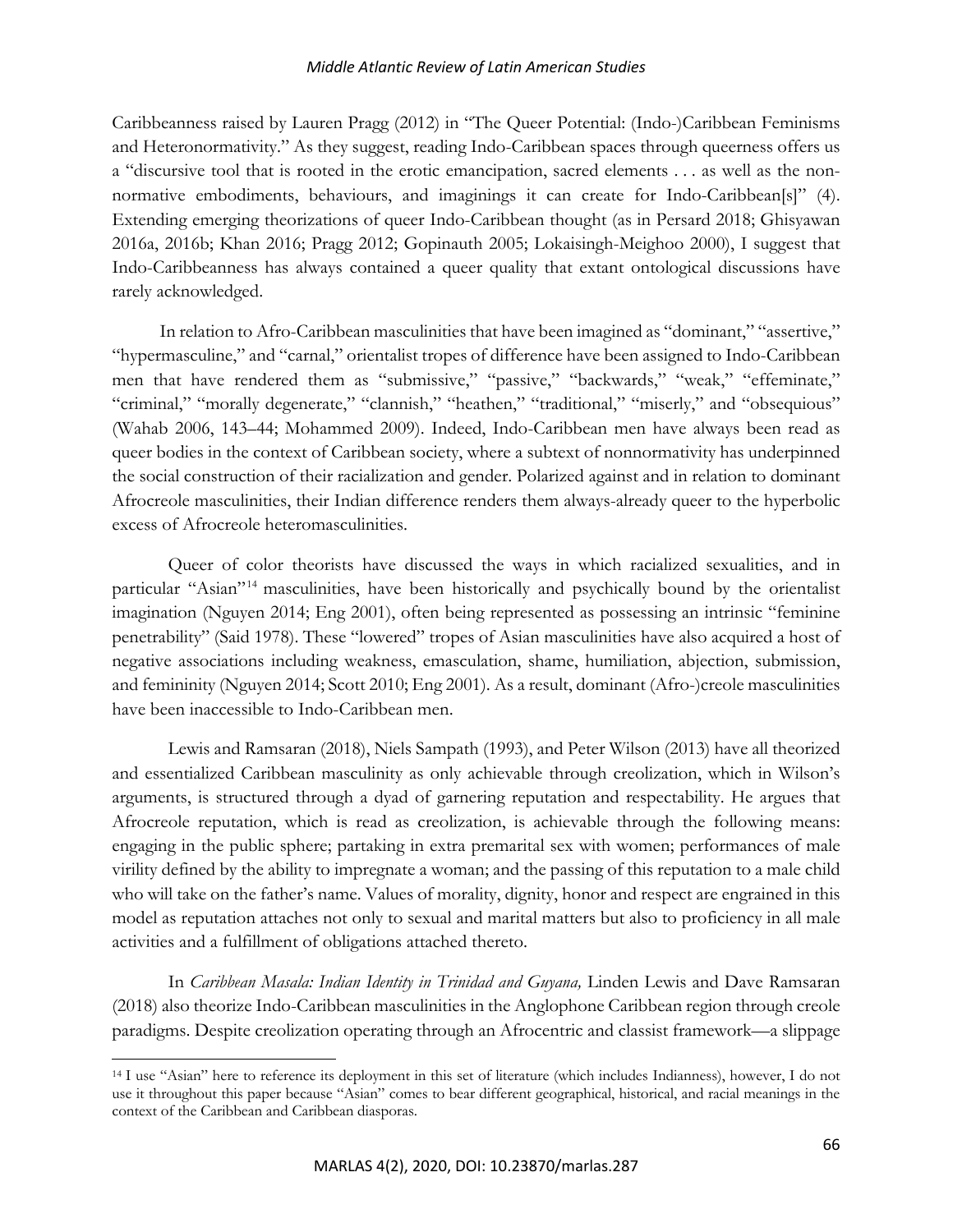in their theoretic which they actively acknowledge—they argue that creolization is the most adequate vocabulary to represent the specificities and complexities of Indo-Caribbean ontologies and lived experiences in the contemporary moment (17–18). However, their study fails to account for theorizations of queer, trans and same-sex desiring sexualities and masculinities among Indo-Caribbeans. In fact, they offer only a very brief mention of queer Indo-Caribbean life throughout their study when they merely identify a group of gay-identified men's participation in Phagwah celebrations held in Richmond Hill, Queens, New York City, in one chapter. The invisibility and erasure of queer, trans and same-sex desiring practices of Indo-Caribbean subjects, both in the region and the diaspora, supports dominant heteronormative mythologies that queer life in the (Indo-)Caribbean is an impossibility and furthermore, to be queer or engage in nonnormative sexual practice or identifications would render one as un/non-Indo-Caribbean. As Vanessa Agard-Jones (2012) suggests, such queer invisibilities in the Caribbean perpetuate the notion that it is only through diasporic movement that Caribbean subjects gain the capacity to be "legible," "official," and "recognizable" queer subjects  $(327).^{15}$ 

With such heteronormative conceptualizations of creolization predicated on the silencing and invisibility of queerness, Lewis and Ramsaran are thus able to problematically argue in their study that Caribbean masculinities must be defined in their relationality and opposition to femininity. My point of contention with their arguments is that Afrocreole masculinity, as an instrument of heteromasculine power, is based on local perceptions of success that Indo-Caribbean men, branded as "effeminate," "submissive," and "abject" bodies will never be able to access in the same totality. Indeed, their arguments advance normative performances of masculinity that effectively delimit freedom to particular embodied forms and shaped sexualities (Sheller 2012, 241).

However, such feminine affects of Indianness do not have to be solely confined to the pejorative, but rather, pleasure, agency, and power can be found through performing one's abject racialization (Nash 2014; Young 2014; Nguyen 2014). In challenging such heteronormative imaginings of creolization and Indo-Caribbeaness, how may we explore deployments of femininity that can engender emancipatory, "queered" possibilities among heterosexual, queer-identifying and same-sex desiring men? What power lies in these states of shattering, and being "undone"?

# **Historicizing Indo-Caribbean Approaches to Qoolie Subjectivities**

Before unpacking qoolie performances of masculinity, it would be logical to first discuss the historical genealogies that brought Indo-Caribbeans to the region. I employ the terminology and category of "Indo-Caribbean" in this study to refer to the descendants of Indian indentured laborers,

<sup>14</sup> I would also extend Agard-Jones's (2012) arguments by suggesting that homonormative logics, such as Euro-Americancentric narratives that assert that one's full sexual liberation is achieved only through visibility or total disclosure of one's queerness, is often taken up by Caribbean LGBTQ+ organizations in the region as well (Gosine 2015). However, in doing so they preserve the often "universal," yet hegemonic conditions on which "official" forms of queerness can be recognized. For instance, Joseph Massad's (2002) conceptualization of the "gay international" explores how such logics can quickly inauthenticate bodies and communities that "refuse to be assimilated into its sexual epistemology" (160–161).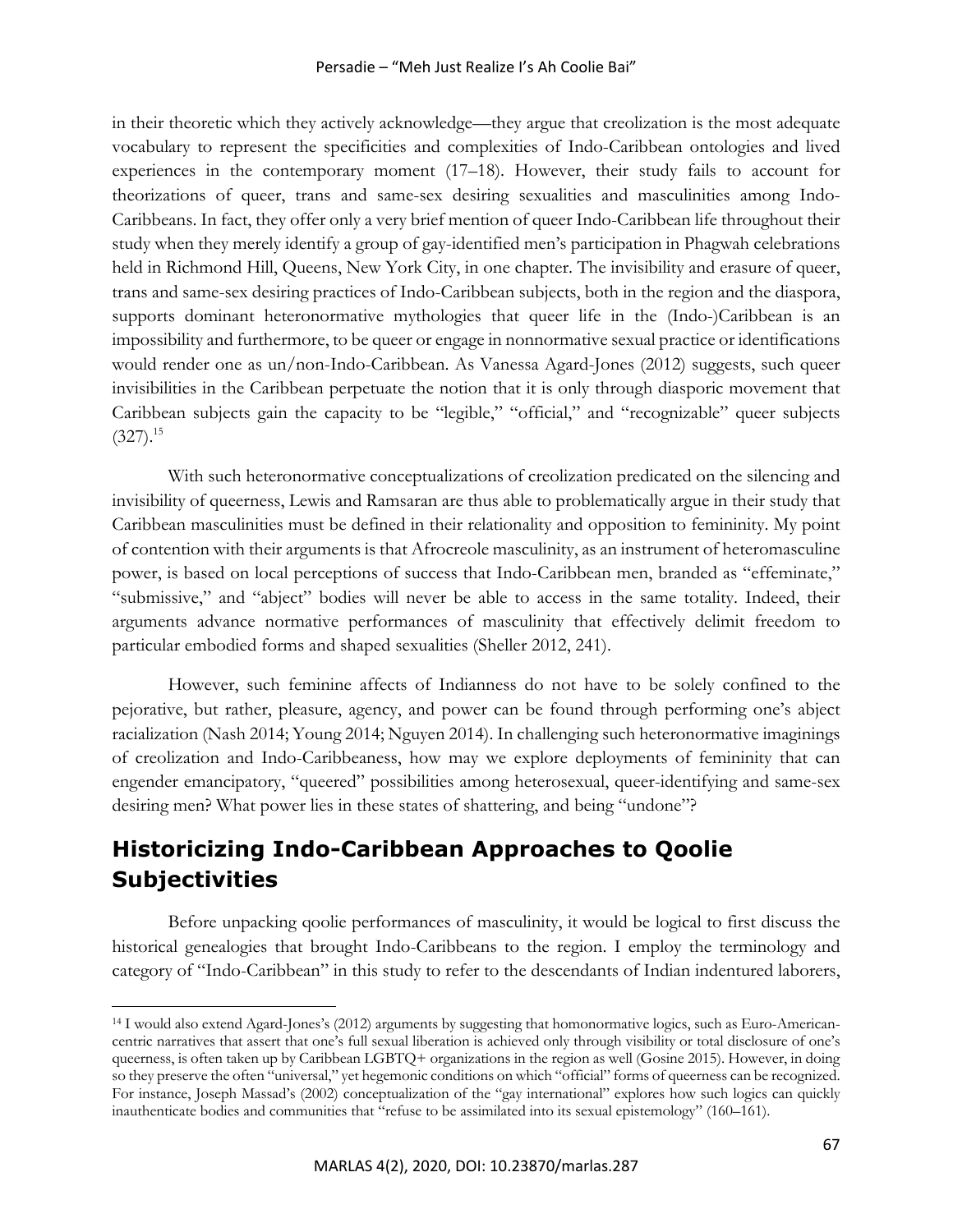who arrived to various plantation ecologies in the Caribbean region between 1838 and 1917 (N. Mohabir 2017, 81). To fill the gap of the recently emancipated labor force of enslaved Africans, the British empire conscripted and coerced large numbers of subcontinental Indians to complete contracted labor in their colonies. The majority of these arrivals came from the Northeastern provinces of India, or what is now known as Bihar and Uttar Pradesh (Manuel 2000, 3), relieving high anxieties and concerns among colonial powers surrounding the future of Caribbean plantation economies. Accustomed to working in agricultural settings in India, upon arrival indentured laborers were confined to rural living spaces that created an invisible divide between them and Afro-Caribbean populations.16 Specific conditions including group arrival as a designated ethnic category, long periods of residential and occupational isolation, distinct language, religion, dress, and other distinguishing cultural attributes prevented Indians from easily being absorbed into dominant creole culture (Trotman 2005, 182) and became generative of ensuing and mutually recognized enmities each group would hold against each other (Bahadur 2014).<sup>17</sup>

These tensions would carry into the postcolonial moment, which especially in the case of Trinidad and Tobago, has invaded social, cultural, political, economic, and sexual spheres of everyday life. Creolization became the official uniting historical and cultural narrative of Anglophone Caribbean projects of nation-building to define the ideal citizen. Initially developed by Barbadian scholar Kamau Brathwaite, creolization is defined as the process of transculturation under circumstances of transportation, slavery, and colonization (Hall 2003). Reframing arguments made by Kamugisha (2007), "creole nationalism" became a form of cultural ideology that legitimized and defined Anglophone Caribbean citizenship and belonging through embracing discourses of white-black hybridities that commonly defined Afro-Caribbean identity and culture in the region. Promulgated as an official national policy, creoleness continues to be maintained as the regulatory ideal to access a status of official Caribbeanness in the nation.

For instance, Afrocreole cultural symbols such as Carnival, calypso, and steel pan were used in Trinidad by the Eric Williams administration, the first independent government, to formulate, circulate, advance, and authenticate a representation of national Trininess. According to historian Bridget Brereton (2010), Williams's strategic use of these symbols of the nation were chosen purposefully to construct a particular ideal of legitimate citizenship. The historiography he generated within his publication, *The History of the People of Trinidad and Tobago* (1962) exemplifies Afrocentric narratives that define national citizenship through blackness. As Brereton (2010) explains:

> people of African or part-African descent—creoles in local terminology—were the most important constituted group in the nation, the core Trinidadians… "creole culture" was associated with that group; the people who would, and should, inherit the political kingdom where colonialists left. . . . [T]his was a view of Trinidad's

<sup>15</sup> Peter Manuel (2000) notes that they carried these skills because the majority of indentured labourers arrived from Northeastern India where agricultural labor was the dominant mode of making a livelihood. 16 Tejaswini Niranjana (1999) specifically notes that even before the project of indentureship began in 1845, images of the

<sup>&</sup>quot;lazy African" and "industrious coolie" were frequently disseminated in the Caribbean region following the establishment of the Republic of Haiti in 1803 (30).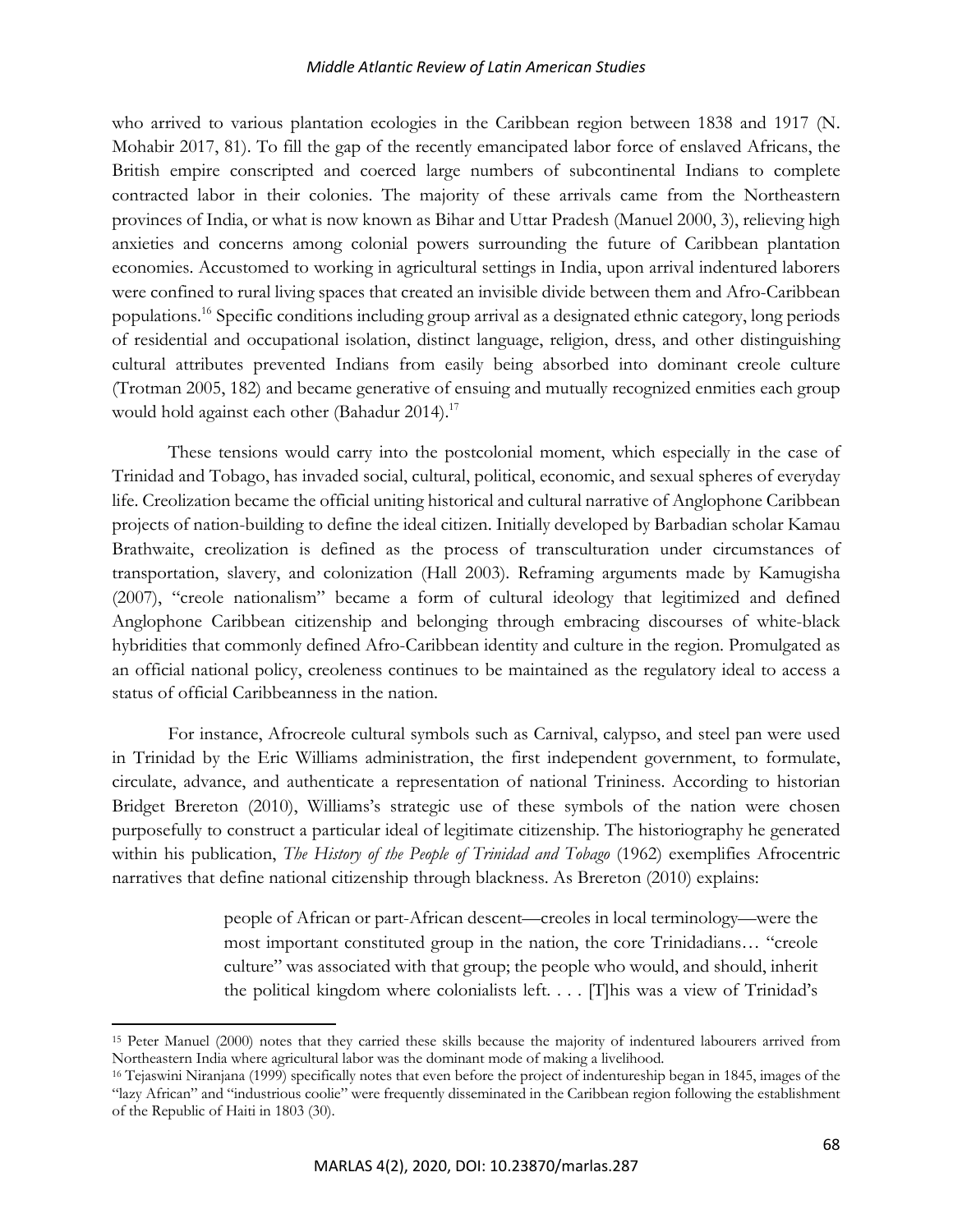history which saw the descendants of the enslaved . . . as the people who had lived on the island the longest . . . who had suffered from enslavement and endured the "ordeal of free labour" . . . and had forged the cultural forms of the island ( 221)

While Williams and others such as Lewis and Ramsaran (2018) advocate for creolization as a national identity politic, their arguments fail to account for the fact that creolization is also constituted through adhering to heterosexuality. As I have already discussed, this asks Indo-Caribbeans to assimilate into a form of masculinity that is a double impossibility for them, as their racialization and feminized subjectivity bars them from accessing creole masculinity. Furthermore, as Stuart Hall (2003) reminds us, discourses of creolization cannot become detached from its specificity vis-à-vis the Afro-Caribbean experience. Discourses of creolization thus completely ignore modes of Indo-Caribbean and postindentureship feminist thought that, as Hosein and Outar (2016) describe, theorize Indo-Caribbeanness through cosmologies, artifacts, energies of the sacred-sexual and distinct intellectual traditions and epistemologies (2).

Traditional discourses of Indo-Caribbean epistemologies and identity also operate on similar queer-exclusionary grounds, often forefronted through heteronormative paradigms (Persard 2018, 25). One of the dominant and central tropes of Indo-Caribbean scholarship and identity (Khan 2016, 251) known as *jahaji bhai*, does not afford any space for same-sex desire or any form of queer subjectivity to exist within it. Translating to "ship brothers," *jahaji bhai* narratives refer to personal bonds made on British East India Company ships that transported indentured labourers across the *kala pani* or "black waters" (Lokaisingh-Meighoo 2000, 88).<sup>18</sup> Stories of *jahaji bhai* imagine fraternal and platonic transoceanic crossings that produced important solidarities among Indian men who shared experiences of trauma, absence, dislocation, abjection, and removal which replaced the bonds of family and caste for those who left India behind. The remembering of these voyages in the collective memory of Indo-Caribbeans offered narratives for the descendants of indentureship related to labor, survival, resilience, bravery, and solidarities "with which to parallel and counter the nationalist discourse of Afro-Caribbean slavery and postcolonial entitlement to land and rule" (Khan 2016, 251). In excluding the queer subject from the (Indo-)Caribbean historical archive (Lokaisingh-Meighoo 2000, 80), *jahaji bhai* narratives enact a particular kind of erasure that links the ethnonationalist project of Indo-Caribbeanness to heterosexuality (Khan 2016), limit and deny any form of queer Indo-Caribbean life as a possibility.<sup>19</sup>

In addition, new iterations of these narratives such as the female-inclusive *jahaji-bhain* offer new articulations of Indo-Caribbeanness but again, do not account for varying queer and trans

<sup>17</sup> The "kala pani" is a trope that has been widely circulated in Indo-Caribbean scholarship that paints the devastating voyage Indo-Caribbean indentured labourers endured as they sailed from the Indian subcontinent to the Caribbean region. The affective traumas that these journeys signify often link kala pani discourses to notions of loss, sorrow, abjection, erasure, dislocation, and displacement.<br><sup>18</sup> Both Lokaisingh-Meighoo (2000) and Khan (2016) intervene in these imaginations by inserting the untold and erased

stories of Indo-Caribbean same-sex desire in the archive of indentureship and Indo-Caribbeanness. These scholarly accounts incorporate the abject memories, traces, and resonances of same-sex desire and rewrite queerness into the Indo-Caribbean scholarly archive. In doing so, they trouble Indo-Caribbean ontological ideologies as exclusively heterosexual and provide a starting point for the (re)construction of queer-inclusive genealogies of Indo-Caribbeanness.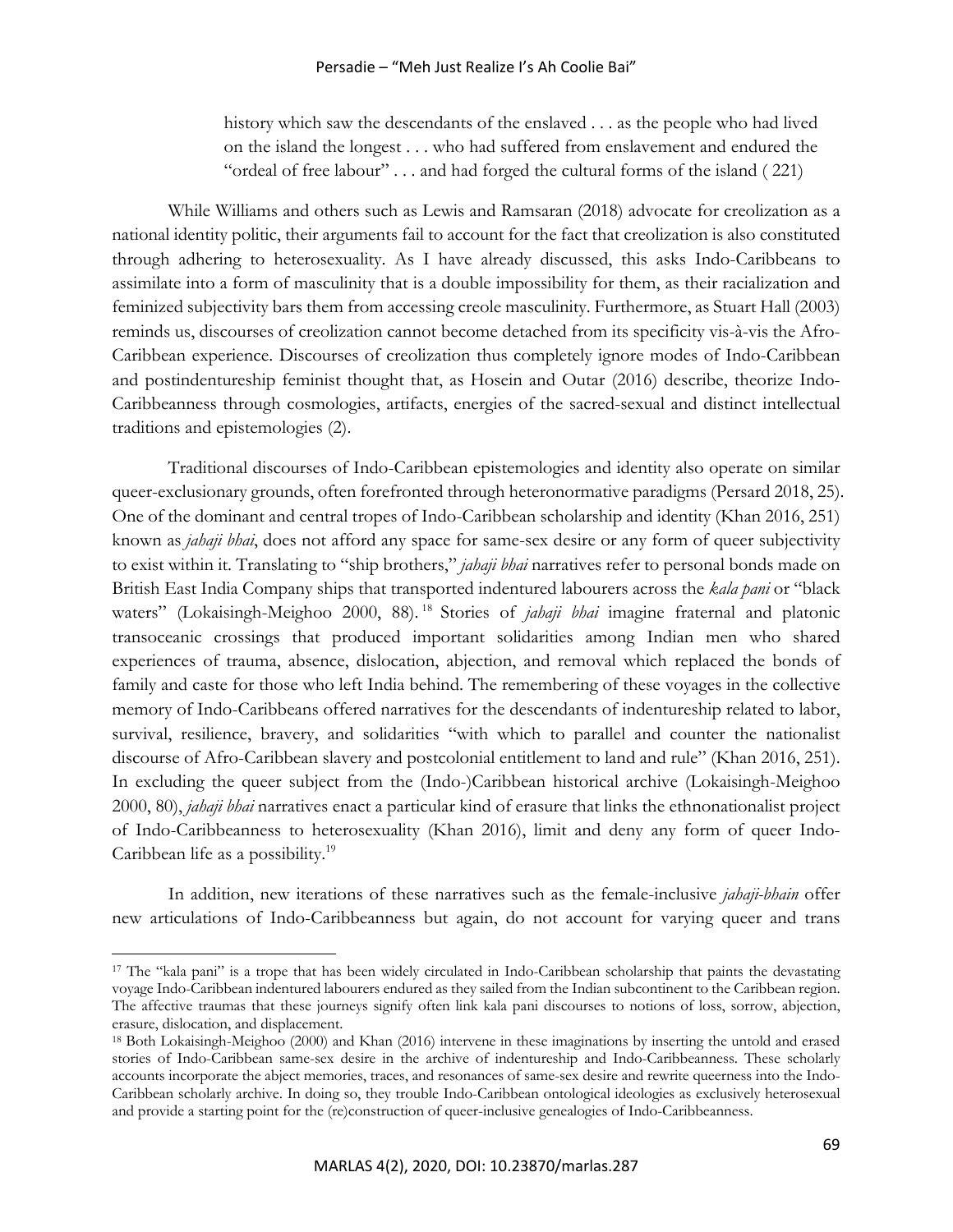possibilities. Instead, it essentializes Indo-Caribbean women as only heterosexual. Developed as an Indo-Caribbean feminist logic, *jahaji-bhain* offers empowerment and support systems to Indo-Caribbean women to resist and transgress both intraethnic and interethnic, national and transnational forms of gendered control and violence (Singh 2016, 136). Singh (2016) offers this feminist framework to theorize how Indo-Caribbean women negotiate identity and belonging in Afrocreole geographies such as Carnival. In her words, it is "primarily the shared communal and gendered sacrifices and experiences of loss, erasure or exclusion, that even while adapting to historical change . . . still holds many Indo-Caribbean women together as jahaji-bhain" (144). Yet, even within feminist movements, the intersectionality of queerness is missing.

# **Genealogies of the** *Matikor* **and Chutney's Affective Power**

Despite descending from long-standing genealogies of *matikor* practice and traditions (Ramnarine 1996, 139), the popular Indo-Caribbean musical genre known as chutney emerged in the 1980s and 1990s (Baksh-Sooden 1999; Myers 1998).<sup>20</sup> As the genre's name suggests, chutney music is sounded and embodied through its "hot and spicy" qualities, "assembled out of the selective and stylistic retention of elements—performed and remembered—associated with folk practices once observed predominantly in British India's Bhojpuri speaking regions of Uttar Pradesh and Bihar" (Baksh 2014, 153). Arriving in the Caribbean as the product of trans-national/-oceanic flows of indentured labourers, chutney draws upon genealogies of Bhojpuri folk song, Indian instrumentations such as the harmonium, dholak (hand drum), and the dhantal (metal idiophone) (Baksh 2014, 153), and dance traditionally performed by Hindu women during *matikor* and *laawa* celebrations (Manuel 2000; Baksh-Sooden 1999; Ramnarine 1996) which usually involved erotic and sexually explicit lyrical content, imagery (Reddock 2014, 52), and embodiments. Legacies to erotic embodiments move specifically through a distinct Indo-Caribbean dance form known as Nagara<sup>21</sup> now primarily performed by women, but historically the arena of men (Premika Leo, personal communication).

Given chutney's parentage to the matikor, most musical and dance practices affiliated with chutney can be traced to lineages in colonial India, however, the genre's distinct sound and rhythmic power is also derived from cultural exchanges, interactions, and intimacies of Indian routes and networks in the Anglophone Caribbean across and between Trinidad and Tobago, Guyana and Suriname (Regis 2010; Ramnarine 1996) and thus, the formation of the genre and its affective importance to Indo-Caribbean communities are resultant of such inter-national/regional mobilizations and circulations. For instance, nagara dance, which emerges in the Caribbean before chutney, was orally and corporeally disseminated by male dance teachers that would travel to different villages across Trinidad and Tobago and Guyana teaching young men its traditions. While it carries

<sup>19</sup> In an interview with Ferne Louanne Regis (2010) regarding chutney's emergence in Guyana, Ian E. Robertson noted that despite common scholarly acknowledgments that chutney developed within the 1980s as a widely acknowledged popular music genre, its long-standing presence in the Anglophone Caribbean cannot be attributed to one moment in time or a singular musician (i.e., Sundar Popo), but rather occurred through gradual developments through time and between

<sup>&</sup>lt;sup>21</sup> Renowned Nagara dance teacher Geeta Leo refers to the art form as the "true folk dance of the Indo-Caribbean people." However, despite its affiliations to the popular forms of tassa dance and chutney music, it is quickly disappearing as a local art form (personal communication).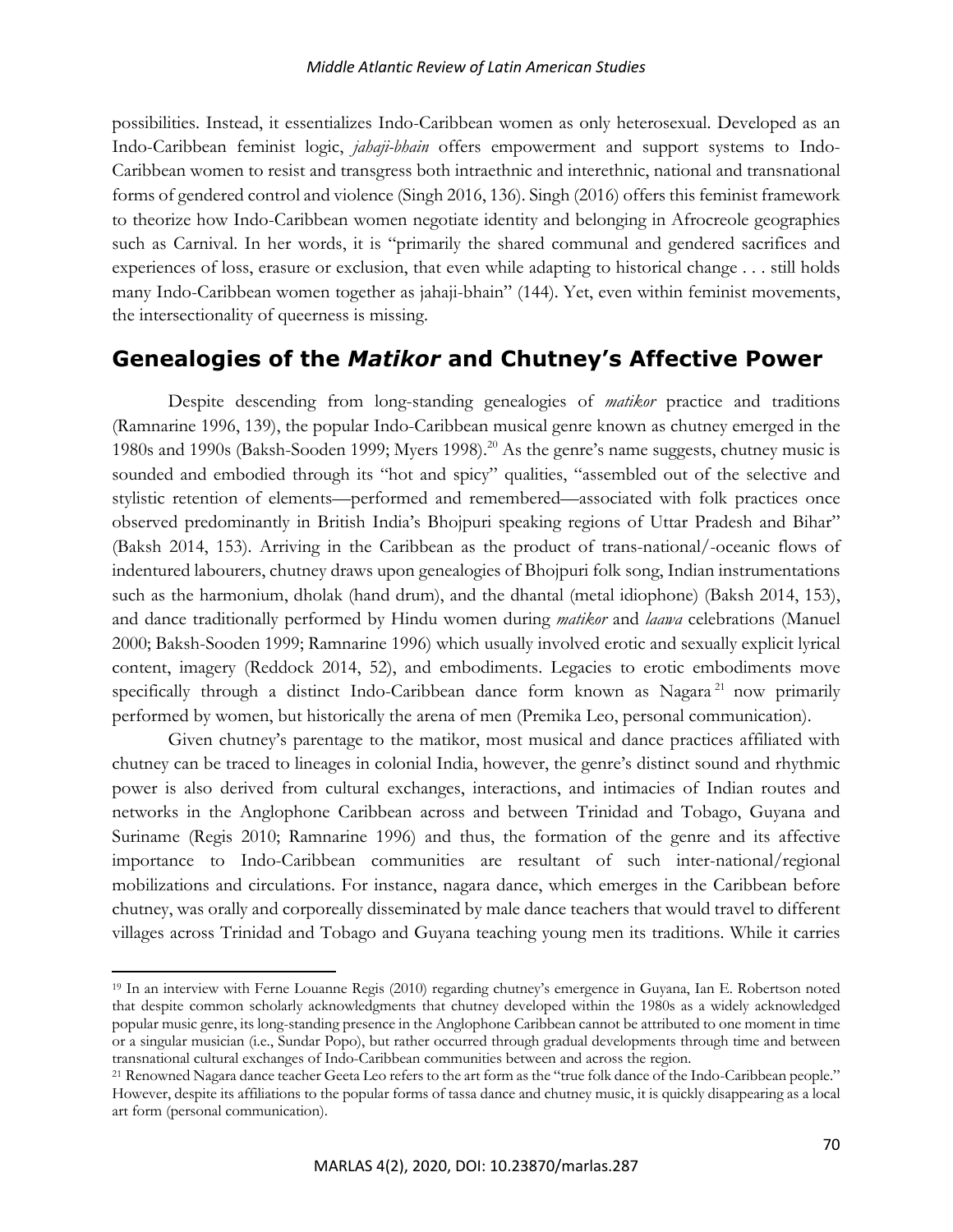genealogies to Biraha and Rajasthani dance, its contemporary practice is rooted in a place-based specificity to the Indo-Caribbean (Premika Leo, personal communication).<sup>22</sup>

The matikor festivity, or the "Dig Dutty" as it is known in Guyana, evolves out of the Vedic Hindu tradition (Lewis and Ramsaran 2012, 82). It describes a private, female-exclusive, prewedding Hindu rite performed on the eve of a young *dulahin*, or Hindu bride's, wedding, in which women shared gossip and jokes, sang traditional songs, wore traditional costumes, and performed dances that were celebratory and sexually suggestive (Kanhai 1999). Through the performance of Indian traditional music, and particularly chutney, women members of the extended family would provide the young bride with advice on common issues leading up to matrimony such as the consummation of one's marriage and issues with troublesome in-laws (Baksh-Sooden 1999). The matikor however also carried the potential to formulate spaces of healing through celebration where women could bring together the sacred and the profane, the carnal and spiritual, the political and the social (Kanhai 1999). Indeed, in contemporary performance, sacred-sexual feminist energies transported through temporalities of the "then" and "now" are resurged and perform embodied and affective matikor feminisms of *jahaji bhai(n)* through song and dance.

However, despite chutney's beginnings among women in the matikor festivity, the dominance of men in the contemporary chutney arena offers qoolie possibilities for Indo-Caribbean masculinities to defy and transgress normative ideals of hegemonic Afrocreole masculinities by rewriting and rescripting the abject qualities of Indianness that render them as improperly national, creole, and Caribbean, into forms of erotic power. When taken up by men, how do such appropriations and reconfigurations of chutney energies activate and engage with the potentials of the erotic? How do homo-social/-erotic bonds forged in chutney spaces allow us to trouble, disrupt, and unsettle the fixed location of Indian femininity as masculinity within locations of shame, humiliation, and powerlessness and instead, enable new modes of agency, social recognition, alliance and citizenship?

Both Rhoda Reddock (2014) and Patricia Mohammed (2012) have argued that chutney spaces offer Indo-Caribbean men gateways to possess power at a symbolic level and affirm their sexual potency. However, why are Indo-Caribbean men required to remasculinize themselves to assert their manhood and access a form of legible and heteronormative sexual citizenship? My investigation of Mystic's chutney song "Coolie Bai" (2014) argues that the matikor erotic carries meaningful agentive possibilities that does not rely on hegemonic creole and heteronormative paradigms to recuperate one's heteromasculine power and agency as the consequence of his Indian abjection. Instead, performing a qoolieness through chutney femininities, feminisms, and erotics, while potentially shattering and "emasculating" the hypermasculine self, uses the state of being undone or "queered" to generate forms of pleasure and joy while at the same time cultivating alternative pedagogies of citizenship, masculinity and ways of *being* Indo-Caribbean.

<sup>&</sup>lt;sup>22</sup> Premika Leo, one of the last educators who carries the knowledge to teach Nagara dance, also notes that chutney carries a parentage *to jhatkay ke naach* or *landa ken ach* traditions which saw men performing feminine dances through what may now resemble drag but acted as forms of spiritual devotion (personal communication).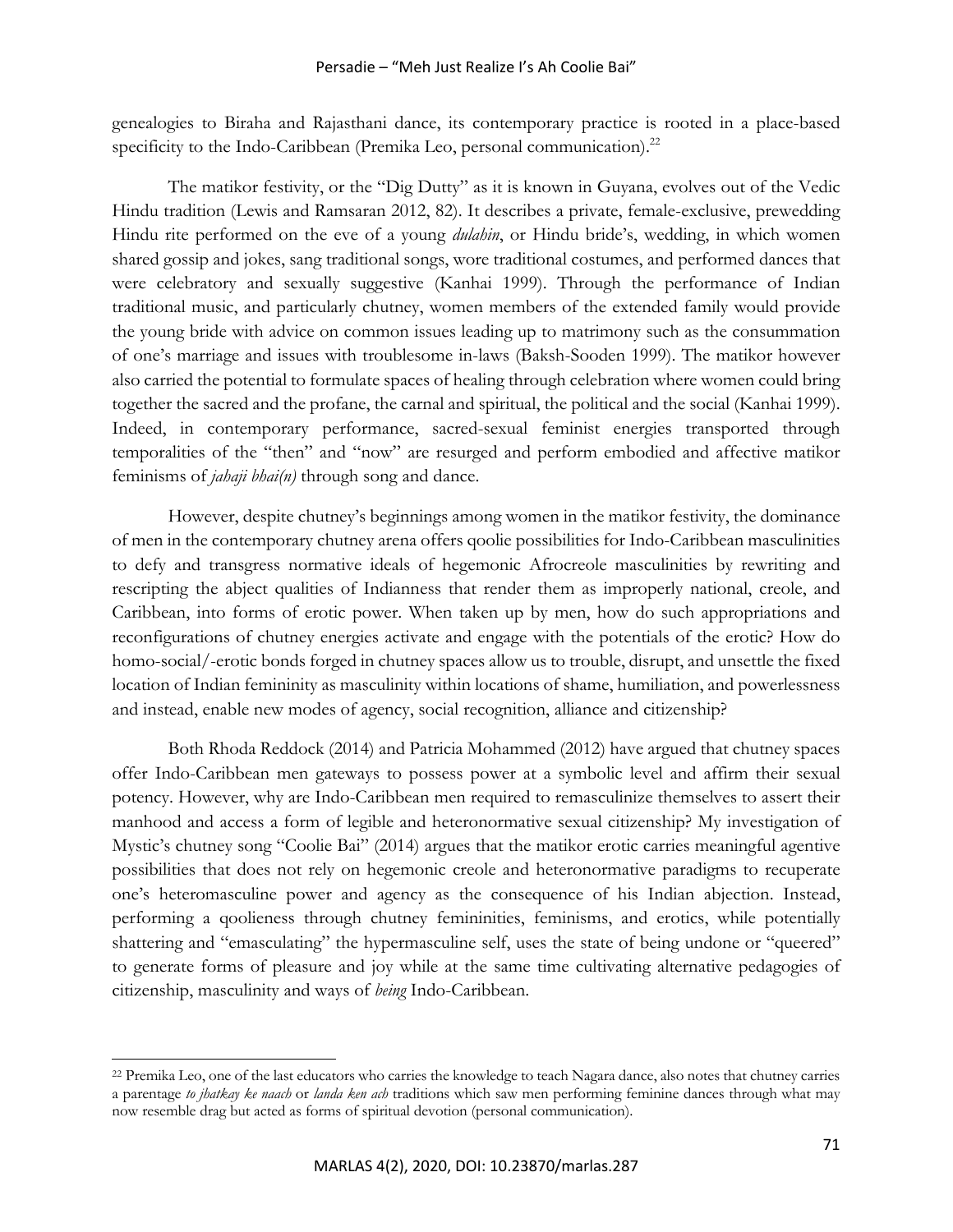# **"Meh Just Realize I's ah Coolie Bai": Matikor Energies and Agentive Possibilities**

A staple track found within many contemporary chutney fêtes is the hit "Coolie Bai" (2014), released by Indo-Guyanese chutney artist Romeo Nermal, otherwise known by his stage name "Mystic." As one of the only songs that reclaim the word "coolie" from its history of pathologization and harm, the dissemination of a coolie bai masculinity offers us a compelling reading and pedagogy of the qoolie subjectivities.23 Rescripting tropes and representations of Indo-Caribbeanness that have come to mark coolieness with nonnormativity, the interstices of queerness and Indo-Caribbeanness becomes the epistemological archive through which Indo-Caribbean racial-sexual difference is rewritten, reconfigured, and sounded with power and agency. In particular, in the associated music video, his framing of his qoolie subjectivity evidences that such gender transgressive can exist outside the spaces of the celebratory, festive, and spectacular, and critical forms of self-making have always been and continue to be formulated through geographies of the mundane, in this case, a Guyanese rumshop. As Sidnell (2000) argues, in the context of Guyana, the rumshop remains a salient site for the production of Indo-Caribbean male kinship networks, homosocial bonds, and storytelling where significant social actions and processes are played out (72).

The song and music video begins with the echoing voice of a man singing "coolie bai" in the distance. Images of multiple Indo-Caribbean men are shown in large groups dancing together, liming, and taking shots with a bartender as the first verse begins. Multiple articulations of "coolie" are rendered throughout the song. As it continues, Mystic is shown at the forefront of the video in a rumshop with large groups of Indo-Caribbean men who continue to deploy feminine, chutney dances usually seen among women in the matikor. As a very commonplace practice, the rumshop affords opportunities for Indo-Caribbean men to dance with each other and enact homoerotic behaviours where men compete with each other to see who can wine better, who can wine lower, encouraged by alcohol, and, interestingly, female spectators.

Mystic's reclamation of the pejorative term "coolie" deserves our attention as it offers an alternative framing and transgressive performance of Indo-Caribbean masculinity in the chutney arena. In addition, it must also be noted that this is one of the first contemporry songs within the chutney/chutney-soca repertoire to use the term "coolie" as an ontological vocabulary of pleasure and power. The term "coolie," which arguably stems from the Tamil word "kuli" meaning "wages" or "hire," functioned as an original signifier of caste and economic disparity within colonial India, identifying a porter class of unskilled, cheaply-employed laborers whose value was solely located in their utilitarian capacities, situating them at the bottom of a multiple-tiered Hindu caste structure

<sup>&</sup>lt;sup>23</sup> The word "coolie" is also used in the Caribbean to refer to Chinese labor diasporas that arrived to the region through colliding histories of indentured labor. Given this article's focus on Indo-Caribbean subjectivities, I am not able to discuss at length the distinctions and parallels to Chinese coolie histories and their relationships to this pejorative language, however, there is growing scholarly literature that unpacks how new forms of self-making and new afterlives for the term were also enacted through the reconfiguration of representations and tropes of the Chinese coolie. See Goffe 2014.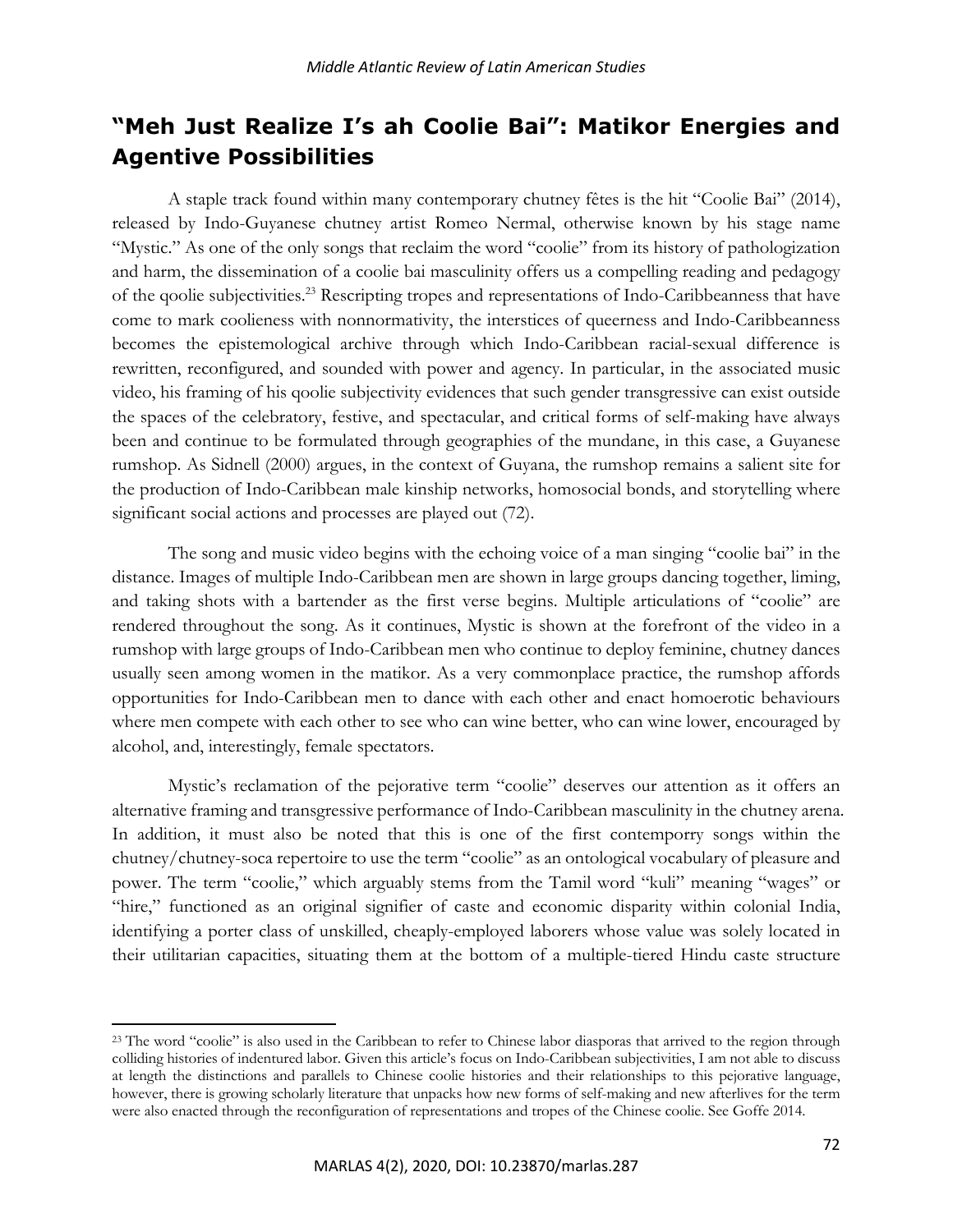(Mehta 2001, 125).<sup>24</sup> Appropriated by the British in the Caribbean, the term took on new meaning when it began to circulate in the region during times of coloniality. As a new racialized, classed, and gendered category, and ethnic slur, "coolie" conflated Indianness with lowness, subservience, weakness and effeminacy that added multiple levels of marginalization to an already disempowered social categorization. Yet, at the turn of the twentieth century, many second- and third-generation Indo-Caribbeans revealed their great anxieties, disdain, offense, and discomfort with circulation of the term as a reclaimed identification, since they were fully conscious of the pejorative connotations of prejudice that the vocabulary carried from its original definition in colonial India (Dabydeen, Kaladeen, and Ramnarine 2018).

However, since the 1970s, many Indo-Caribbeans have resisted critiques that utterances of "coolie" and performances of "coolieness" must be eradicated from public view. This can be seen in the works of Rakumari Singh's (1973) essay "I Am Coolie," David Dabybeen's (1988) text "Coolie Odyssey," and Gaiutra Bahadur's (2014) groundbreaking work "Coolie Woman."25 Rewriting and rescripting tropes of Indianness in the Caribbean archive from its location within affects of loss, abjection, dislocation, and woundedness, Mystic activates, embodies, and continues this reclamatory work, which I suggest functions by deploying practices of queering as methodology, resignifying the "coolie bai" as a new vocabulary of self. Through its agentive, liberatory, and emancipatory potentials, deploying the "coolie bai" as an ontological affect, embodied and emotional "felt theory" of knowing, as coined by indigenous scholar Dian Million (2009), demonstrates how "coolie bai" functions as a theory of being whereby one's lived experience, historical, embodied, and emotional knowledges contained within coolie genealogies and subjectivities engender a queered Indo-Caribbean ethics of survival. Here "founding worldviews [are] made possible[,] . . . ignite and cultivate individual passions and social erotics" (Garcia-Rojas 2017, 258), and through transforming coolieness from a vocabulary of alterity to a pedagogy of possibility, Mystic is able to envision new ontological languages that usher new possible visions of qoolie selfhood and Indo-Caribbeanness.

In addition, offering an embodied articulation of Khal Torabully's (2002) "coolitude," the "unhappy memory of immigration," or odyssey of indenture can be reclaimed to theorize new articulations of Indo-Caribbean feminist epistemologies and masculinities whereby "the coolie symbolizes . . . the possibility of building a composite identity to ease the pain and enrich culturally the lands in which he/she settled" (144). Moving discourses of coolitude beyond fixed locations within realms of injury, harm, woundedness, and recovery, Mystic's articulation of a coolie bai masculinity

<sup>&</sup>lt;sup>23</sup> Other scholars such as Dabydeen, Kaladeen, and Ramnarine (2018) have noted that the term "coolie" may carry Telugu origins (to also denote a laborer in colonial India), while Helen Myers (1998) suggests that the word's etymology may also originate from syncretisms of the Chinese words "k'u" meaning "bitter" and "li" translating to strength (14). In historical accounts, the usage of "coolie" in the Caribbean was also popularized by the term "Gladstone's Coolies," a misnomer "that centered the system of indentureship and its inception in the Caribbean at the point where John Gladstone, father of the future Prime Minister William Gladstone engaged a Calcutta firm to source Indian labourers for two of his estates in British Guyana" (Dabydeen, Kaladeen, and Ramnarine 2018). 25 Despite these reclamations, the word coolie is still deployed in postcolonial times as a marker of inferiority and draws

upon this site of Indo-Caribbean injury to cause further harm, especially within battles of political and racial politics in countries with colliding histories of slavery and indenture such as Trinidad and Tobago and Guyana. See Rajiv Mohabir 2017.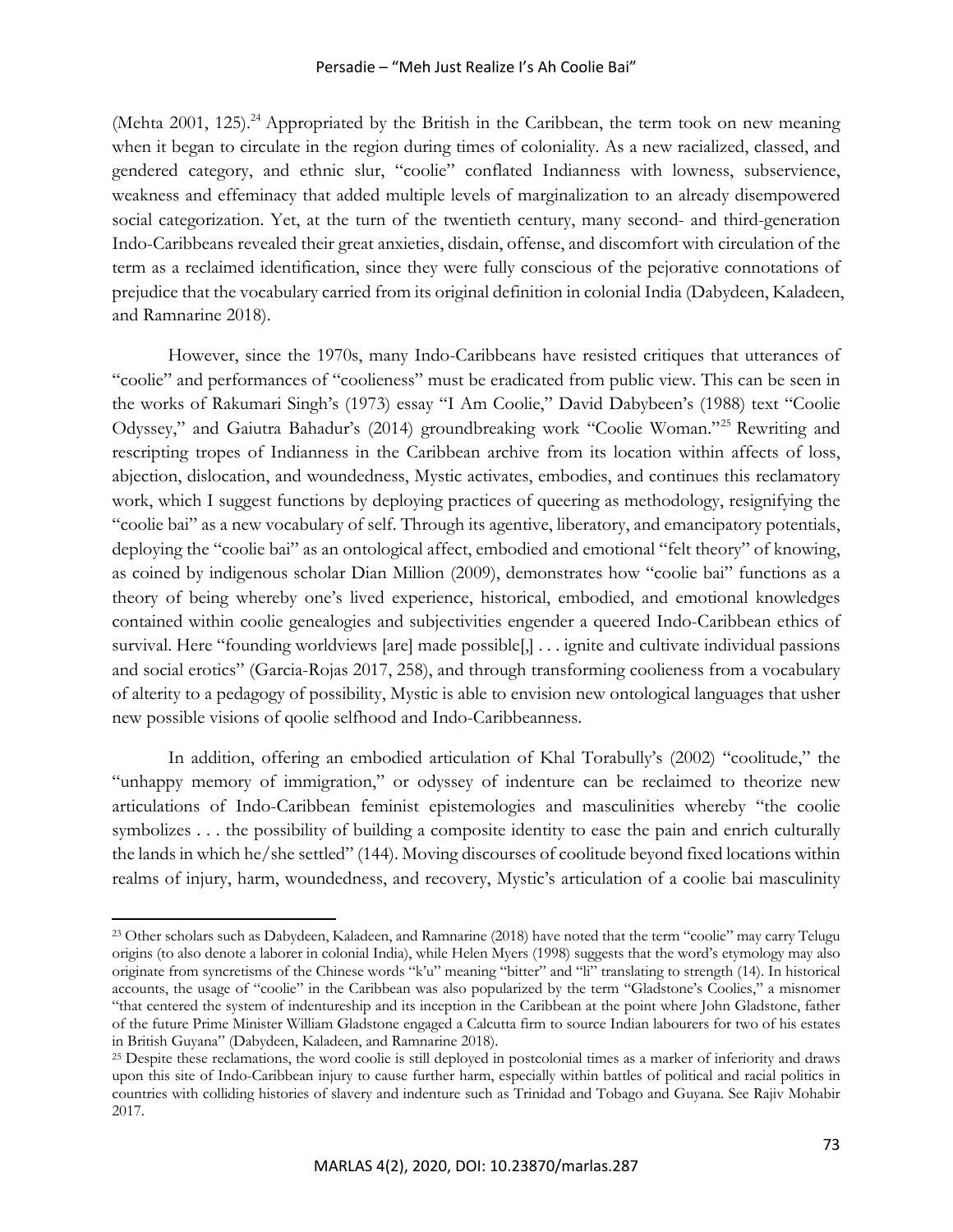asks us to reflect on other meanings that embodied performances of femininity can attribute to racialized bodies outside of problematic attachments to an abdication of power, weakness, or in the logics of Bersani (1987), a shattering of the masculine self. Rather, it asks us to think about the ways in which historical and embodied emotions of pain and misery have cultivated practices of joy and pleasure not only as a process of recuperation away from pain but *through* it, for chutney only exists because of the colonial project of indentureship.

As I have argued throughout this essay, performances of "coolie bai-ness" repurpose abject Indianness as a site of pleasure, agency, and power—a queered Indo-Caribbean *free up.* As articulated by the lyrics:

> Meh just realize meh ah coolie bai, Gonna sing some songs li ah coolie bai, Gonna screw some bulb li ah coolie bai, Gonna drink some liquor li ah coolie bai, Nah goh wine fuh no one, li ah coolie bai, Eat with meh hand, I ah coolie bai…

Meh neva shame, meh's a coolie bai… Sing in meh nose, I's ah coolie bai.

Mystic offers "coolie bai-ness" as an alternative collective (dis)identification from Afrocreole masculinities that reconfigures stereotypes and tropes of Indianness typically rendered effeminate and lowly by Afro-Caribbean powers, such as the deployment of typical chutney/matikor dances usually performed by women; melodies sung in "nasally" voice qualities often attributed to Indian vocal traditions; eating with one's hands; and wining alongside other men. Coolie otherness functions as a method of engaging in a disruptive, and unsettling work towards homogenized, heteronormative paradigms of Indo- and Afro-Caribbean masculinity. In the performance of abjection through strategic essentialism, agentive power is generated.

In the sense used by Muñoz (1999), disidentifying with creole masculinities envisions and activates new social relations for minoritarian counterpublic spheres (5). Furthermore, the pleasures these men articulate through their abject racialization asks us to reconsider the problematic assumption that the reclamation of such pejorative language, albeit embedded with genealogies of danger and colonial violence, could engender potentials aside from powerlessness and emasculation. Performing "coolieness" and the orientalist tropes associated with it also engenders a politics of refusal towards the rigid social organization of postcolonial Caribbean societies as the category of "coolie" defies the racialized, gendered, and sexualized norms that have informed dominant, nationalist subjectivities in the region.

The first time I heard this song at a chutney event in Toronto, an Indo-Caribbean middle-aged woman turned to me and said: "For real? He just realized *now* dat he ah coolie bai?" Upon first listening, this lyric may seem out of place and peculiar, but I read this realization of Mystic's "coolie bai-ness"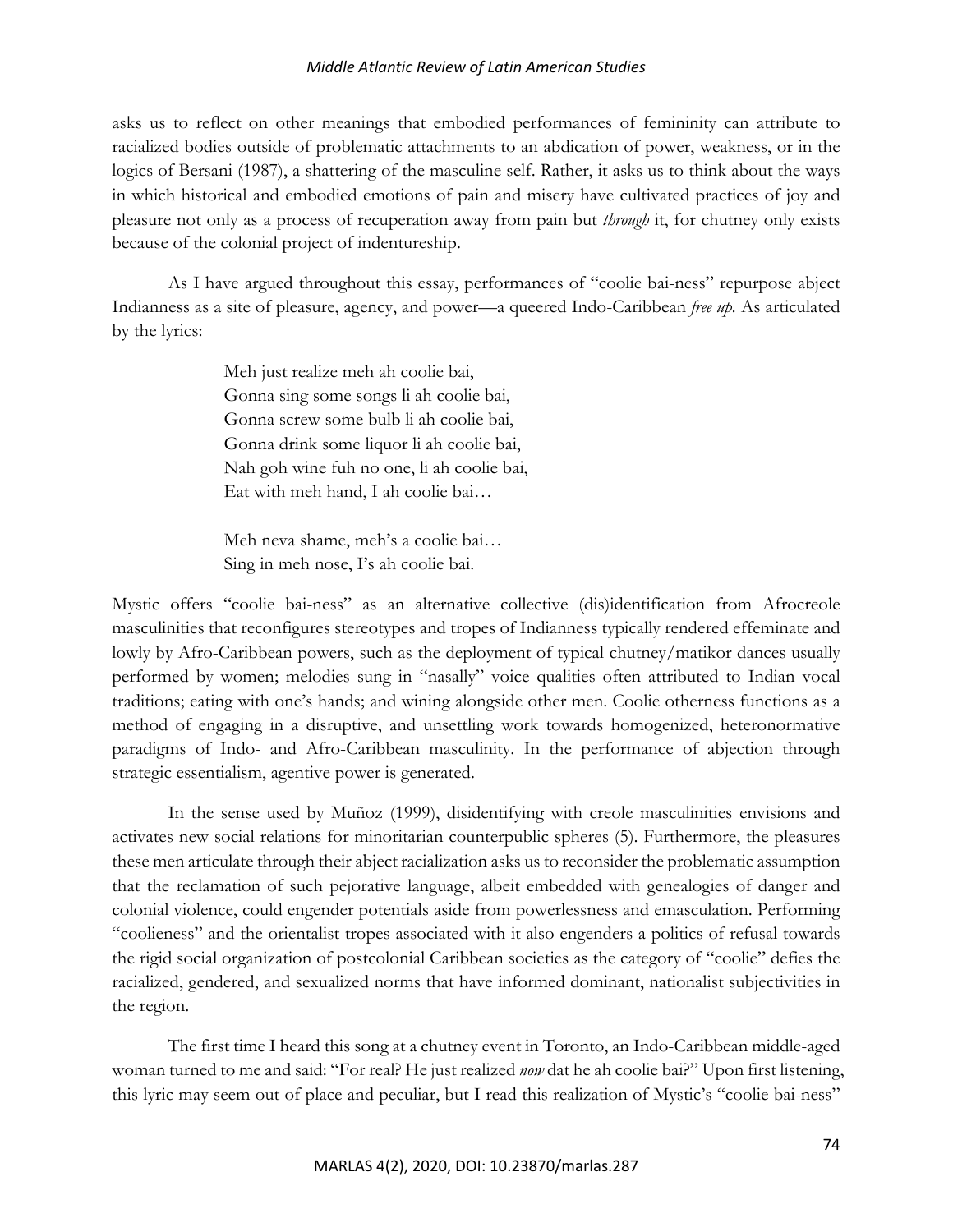#### Persadie – "Meh Just Realize I's Ah Coolie Bai"

as an embodied theory of the self. The nation often does not recognize the Indo-Caribbean body unless it is mediated, dressed, or fashioned through Creoleness. To dance, sing, and embody Indianness through the body demonstrates how Sara Ahmed (2017) famously argued that "feminism begins with sensation." Drawing upon and resurging emotional and embodied chutney erotics practiced by women in the matikor and activating Indo-Caribbean feminist energies, bonds, transgressions, and solidarities that historically kept Indo-Caribbean women alive (Mehta 2004), allows men to think the self through the vehicle of the body: using the voice, waist, and feet to engender revolutionary action through a transgressive performance of femininity.

Indeed, the figure of the "coolie bai" repurposes the chutney arena's potential to operate as a space of healing where women could perform resistance against the degradation and depersonalization imposed on them by the ruling class. In activating the genealogies of spiritual strength the matikor offered to them, women did not carry the burden of a minority status (Kanhai 1999). When appropriated by men, the space allows for Indo-Caribbean men to use the abjection of their racialization by deploying elements of abject Indianness such as femininity and the chutney erotic as resource, to enact new forms of being. Furthermore, coolie bai masculinities clear spaces and break down false constructions of racial and sexual difference found in nationalist discourse of Caribbeanness that "serves the political power . . . and cultural hegemonies of a mainstream social order" (Eng 2001, 19) and instead, offers a queered, liberatory Indo-Caribbean identity politic of masculinity. Indeed, Mystic's resurgence of chutney erotics evidences how its deployments not only transgress hegemonic and "compulsory" scripts of Caribbean heteromasculinity, but use the body to perform memory work as a queering act to offer alterative subjectivities and forms of knowledge that call into question the homogenizing conditions of what it means to perform Indo-Caribbean masculinities.

Mystic's performance disseminates a critical embodied form of ontological knowledge production and self-making: an optic, musicality, embodiment, vocality, and visuality of an Indo-Caribbeanness unreliant on creole or heteronormative sensibilities. Rescripting affective archives of solidarity and jahaji-bhain (sisterhood) found within matikor works through the legacies of postindentureship feminisms where languages and pedagogies of joy, living and being—forms of queer speaking that have always been there—can be loosed from hidden locations and excavated to embody qoolie ways of being.<sup>26</sup>

In "Coolie Bai," performing qoolie potentials through sacred genealogies of matikor energies produces definitions of self through queerness. These performances call us to revisit definitions of Indo-Caribbeanness that exist outside of dominant logics. However, we must also realize that these

<sup>&</sup>lt;sup>25</sup> The relocation of chutney music within this music video from the its historical location within the private realm to the transnational public space of the internet, also engages in powerful genealogies of the Indo-Caribbean feminine erotic. As Baksh-Sooden (1999) argues, the shifting location of chutney performance from the private to public realm of Indo-Caribbean society has led to greater autonomy for Indo-Caribbean women (196). In the 1980s and 1990s, chutney garnered national attention and mobilized onto public Afrocentric national stages, as seen with the provocative performances of the self-proclaimed "Queen of Chutney," Drupatee Ramgoonai, allowing for traditionalist and purist ideals of Hindu Indian femininity such as modesty, morality, and passivity to be resisted.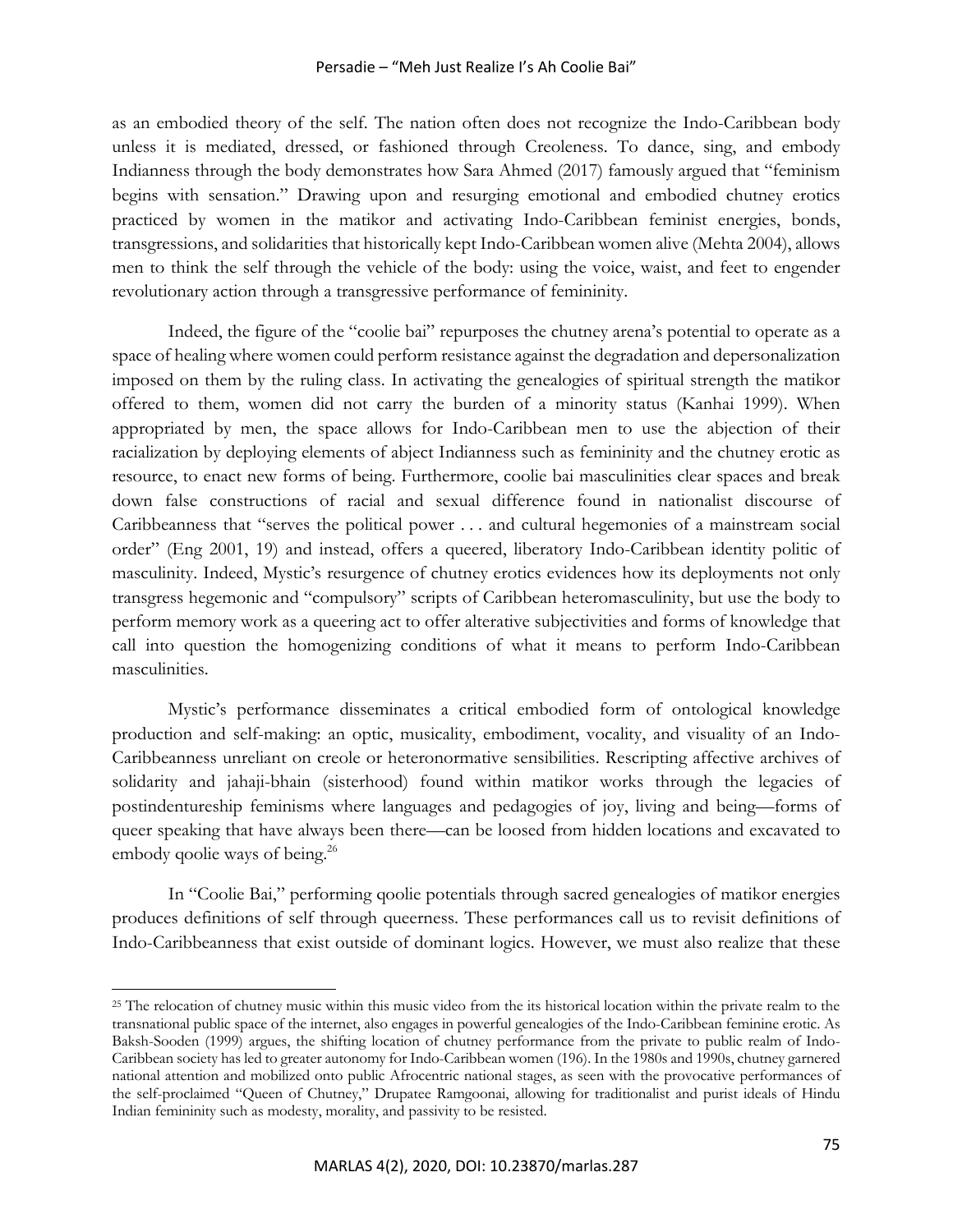performances are ephemeral and would be often deemed impermissible in other Afrocreole celebratory spaces (i.e. Carnival) and many geographies of the mundane. As queer theorist José Esteban Muñoz (1996) famously argued, queerness often exists as "ephemera" or "invisible evidence." "Queer" acts within performance open up avenues of possibility, "a sense of self-knowing, a mode of sociality, and relationality," yet never clearly visible as it often evaporates "at the touch of those who would eliminate queer possibility" (6). Again, in responding to Pragg's (2012) call for more queer analysis of Indo-Caribbeanness, my study seeks to open a gateway to think not only of the queer qualities of Indo-Caribbeanness but its afterlife. As Pragg (2012) reminds us, we need to construct definitions of ourselves "from a place that accounts for the assemblages of time and space . . . beginning again from a place that accounts for the power and potential of sexuality in all of its fullness" (13). I offer qoolie subjectivities as one important theorization to describe the ways in which transgressive queer Indo-Caribbean histories, contemporary realities, and futures have been and can be made possible.

# **Acknowledgments**

Many thanks go to friends, colleagues, and queer Caribbean communities across many spaces who, over the years, have shared stories, sentiments, and histories that have helped shaped my thinking in this essay and more largely in my dissertation project. In particular, I greatly appreciate critical feedback received from Dr. D. Alissa Trotz and her graduate seminar at the University of Toronto, "Transnational Caribbean Sexualities," that helped theoretically ground the interventions I set out to explore here. In addition, it was her ongoing support and encouragement that advocated for me to publish this article. I also offer my appreciation for feedback provided to me on early editions and presentations of this essay by Dr. Nicole Charles, Dr. R. Cassandra Lord, Dr. Jordache Ellapen, Darrell Baksh, Dr. Christopher Ballengee, and two anonymous peer reviewers. Also, many thanks to Premika Leo for all of our conversations and your knowledge surrounding Nagara dance that offered so much to the work I do here. Lastly, I would like to acknowledge that none of my thinking surrounding postindentureship feminist legacies and chutney can take place without paying credit to the maternal forces through which I first began to understand what a qoolieness could feel and look like. To my late paternal grandmother, Ma, and my aunt and godmother, Vashti.

**Ryan Persadie** is a PhD candidate in Women and Gender Studies and Sexual Diversity Studies at the University of Toronto. He holds a MA in Ethnomusicology from the University of Toronto. His doctoral research investigates queer Indo-Caribbean diasporas and the ways in which performance and specifically Anglophone Caribbean popular music, dance, vocality, and embodiment offer salient archives for descendants of Indian indenture to cultivate as well as disrupt hetero/homonormative notions of sexual citizenship, belonging, desire, pleasure, identity, and "Pride" in Toronto and New York City. Outside of academia Ryan is a community organizer with the Caribbean Equality Project and Queeribbean Toronto, and drag artist where he goes by the stage name of Tifa Wine.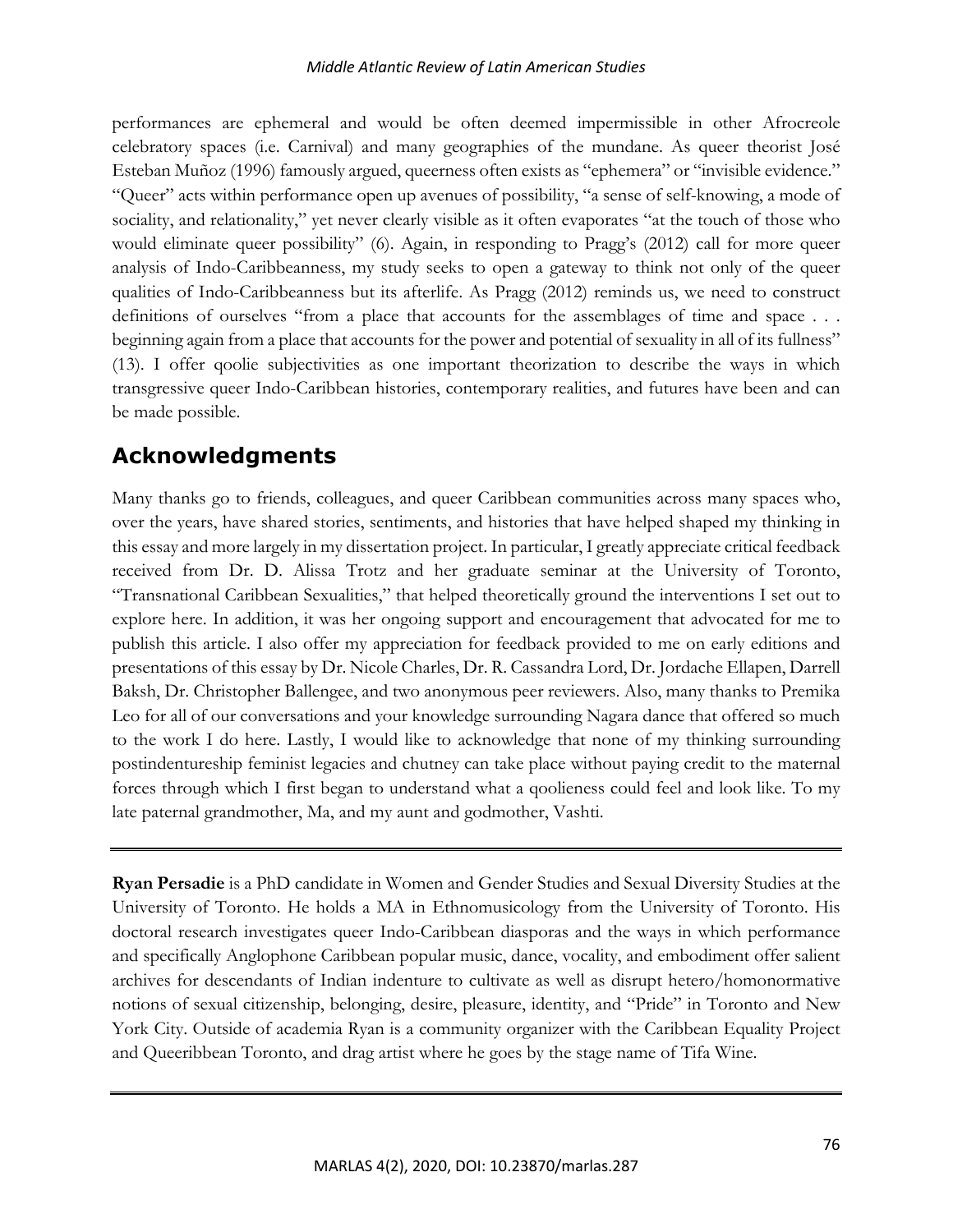# **References**

Afi Quinn, Rachel

2018 "Dominican Pride and Shame: Gender, Race and LGBT Activism in Santo Domingo." *Small Axe* 56: 128–143.

Agard-Jones, Vanessa

2012 "What the Sands Remember." *GLQ* 18 (2–3): 323–346.

Ahmed, Sara

2017 *Living a Feminist Life.* Durham, NC: Duke University Press.

#### Alexander, M. Jacqui

- 1994 "Not Just (Any) Body Can Be a Citizen: The Politics of Law, Sexuality and Postcoloniality in Trinidad and Tobago and the Bahamas." *Feminist Review* 48: 5–23.
- 2002 "Remembering this Bridge, Remembering Ourselves: Yearning, Memory, and Desire." In *This Bridge We Call Home: Radical Visions for Transformation,* edited by Gloria Anzaldúa and Analouise Keating, 257–286. New York: Routledge.
- 2005 Pedagogies of Crossing: Meditations on Feminism, Sexual Politics and the Sacred. Durham, NC: Duke University Press.

# Allen, Jafari S.

2011 *Venceremos? The Erotics of Black Self-Making in Cuba. Durham, NC: Duke University Press.* 

#### Anzaldúa, Gloria, and Cherríe Moraga

2015 *This Bridge Called My Back: Writings by Radical Women of Color*. 4<sup>th</sup> ed. Albany: State University of New York Press.

#### Attai, Nikoli

2017 "Let's Liberate the Bullers! Toronto Human Rights Activism and Implications for Caribbean Strategies." *Journal of Eastern Caribbean Studies* 42 (3): 97–121.

#### Bahadur, Gaiutra

2014 *Coolie Woman: The Odyssey of Indenture.* Chicago: University of Chicago Press.

# Bain, Beverly

2017 "Fire, Passion and Politics: The Creation of Blockorama as Black Queer Diaspora Space in the Toronto Pride Festivities." In *We Still Demand! Redefining Resistance in Sex and Gender Struggles,*  edited by Patrizia Gentile, Gary Kinsman, and L. Pauline Rankin, 81–97. Vancouver: UBC Press.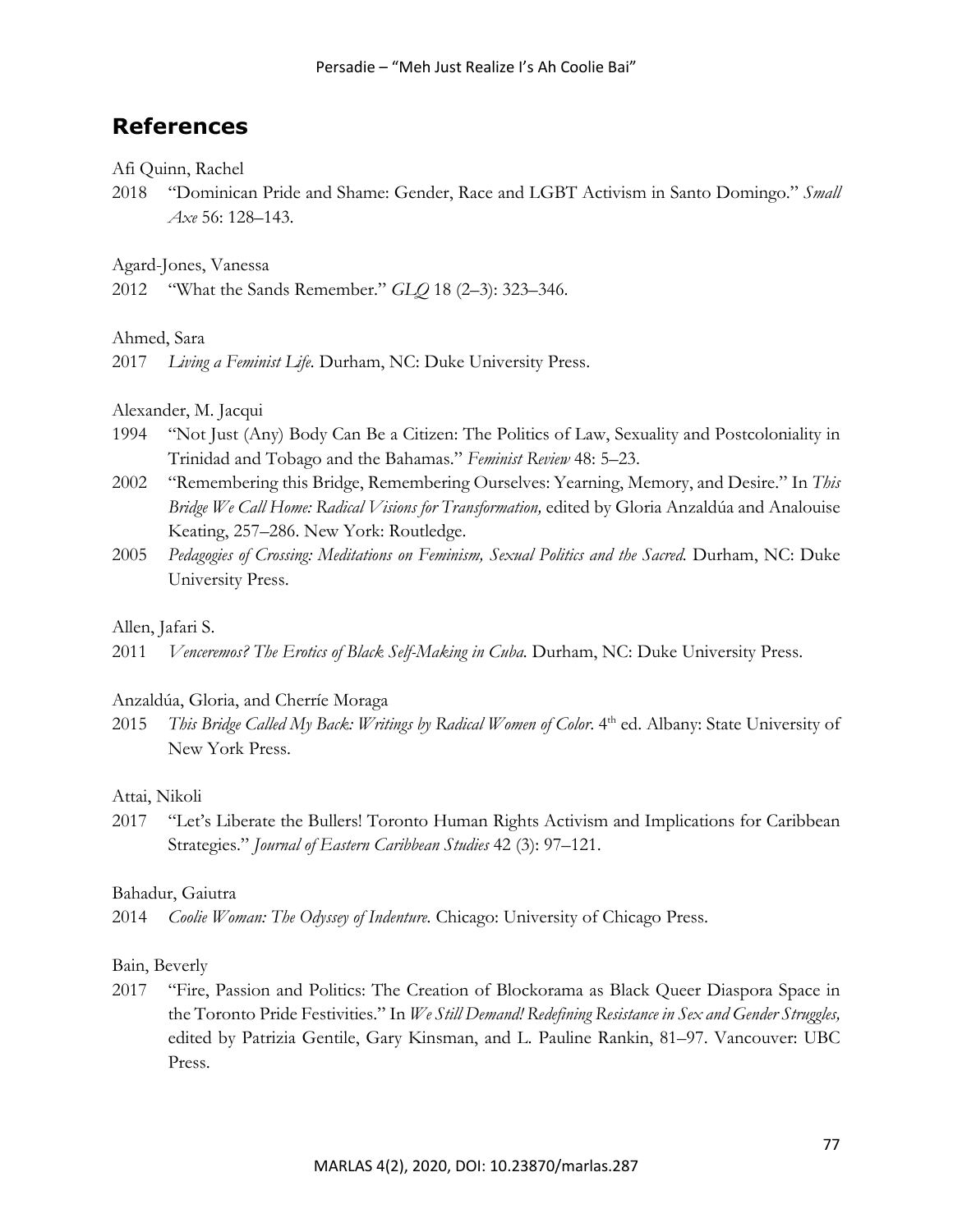#### Baksh, Darrell G.

2014 "Jep Sting Radica with Rum and Roti: Trinidadian Social Dynamics in Chutney Music." *Popular Music and Society* 37 (2): 152–168.

#### Baksh-Sooden, Rawwida

1999 "Power, Gender, and Chutney." In *Matikor: The Politics of Identity for Indo-Caribbean Women,*  edited by Rosanne Kanhai, 194–198. St. Augustine, Trinidad and Tobago: University of the West Indies School of Continuing Studies.

#### Barratt, Sue Ann

2016 "What's in a Name?: Nicki Minaj, Indian In/Visibility, and the Paradox of Dougla Feminism." In *Indo-Caribbean Feminist Thought: Genealogies, Theories, Enactments*, edited by Gabrielle Hosein and Lisa Outar, 225–240. New York: Palgrave Macmillan.

# Barriteau, Eudine

2003 *Confronting Power, Theorizing Gender: Interdisciplinary Perspectives in the Caribbean.* Kingston: University of the West Indies Press.

#### Bersani, Leo

1987 "Is the Rectum a Grave?: And Other Essays." *October* 43: 197–222.

#### Brereton, Bridget

2010 "'All ah we is not one': Historical and Ethnic Narratives in Pluralist Trinidad." *The Global South*  4 (2): 218–238.

#### Crichlow, Wesley

2004 *Buller Man and Batty Bwoys: Hidden Men in Toronto and Halifax Black Communities.* Toronto: University of Toronto Press.

# Dabydeen, David

1988 *Coolie Odyssey.* London: Hansib.

#### Dabydeen, David, Maria del Pilar Kaladeen, and Tina K. Ramnarine, eds.

2018 *We Mark Your Memory: Writing from the Descendants of Indenture. London: University of London.* 

#### Dixon, Bobie-Lee

2020 "PrideTT condemns homophobic smears in election campaigning." *Trinidad & Tobago Guardian,* June 27. https://www.guardian.co.tt/news/pridett-condemns-homophobicsmears-in-election-campaigning-6.2.1144481.b2fc3afe22.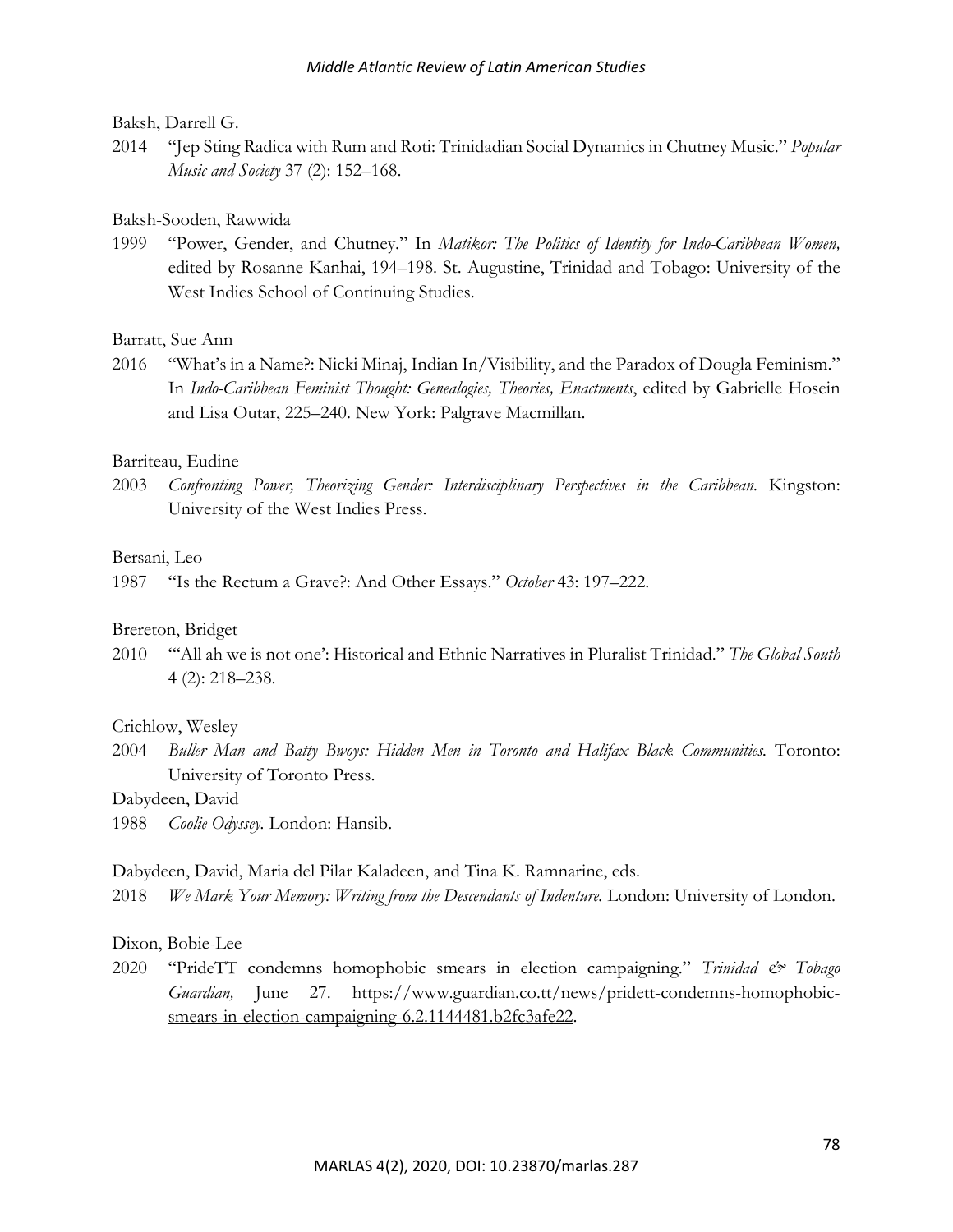#### Ellis, Nadia

2011 "Out and Bad: Toward a Queer Performance Hermeneutic in Jamaican Dancehall." *Small Axe*  15 (2): 7–23.

#### Elwin, Rosamund, ed.

1997 *Tongues on Fire: Caribbean Lesbian Lives and Stories.* Toronto: Women's Press.

### Eng, David L.

2001 Racial Castration: Managing Masculinity in Asian America. Durham, NC: Duke University Press.

#### Garcia-Rojas, Claudia

2017 "(Un)Disciplined Futures: Women of Colour Feminism as a Disruptive to White Affect Studies." *Journal of Lesbian Studies* 21 (3): 254–271.

# Ghisyawan, Krystal Nandini

- 2016a "(Un)Settling the Politics of Identity and Sexuality Among Indo-Trinidadian Same-Sex Loving Women." In *Indo-Caribbean Feminist Thought: Genealogies, Theories, Enactments*, edited by Gabrielle Hosein and Lisa Outar, 153–170. New York: Palgrave Macmillan.
- 2016b "Social Erotics: The Fluidity of Love, Desire and Friendship for Same-Sex Loving Women in Trinidad." *Journal of International Women's Studies* 17 (3): 17–31.

#### Gill, Lyndon K.

2018 *Erotic Islands: Art and Activism in the Queer Caribbean.* Durham, NC: Duke University Press.

#### Glave, Thomas, ed.

2008 *Our Caribbean: A Gathering of Lesbian and Gay Writing from the Antilles. Durham, NC: Duke* University Press.

#### Goffe, Tao Leigh

# Gopinauth, Gayatri

- 2005 "Nostalgia, Desire, Diaspora: Funny Boy and Cereus Blooms at Night." In *Impossible Desires: Queer Diasporas and South Asian Public Cultures*, by Gopinauth, 161–186. Durham, NC: Duke University Press.
- 2018 *Unruly Visions: The Aesthetic Practices of Queer Diaspora. Durham, NC: Duke University Press.*

### Gosine, Andil

2015 "*CAISO, CAISO:* Negotiating Sex Rights and Nationalism in Trinidad and Tobago." *Sexualities* 18 (7): 859– 884.

<sup>2014</sup> "Intimate Occupations: The Afterlife of the 'Coolie.'" *Transforming Anthropology* 22 (1): 53–61.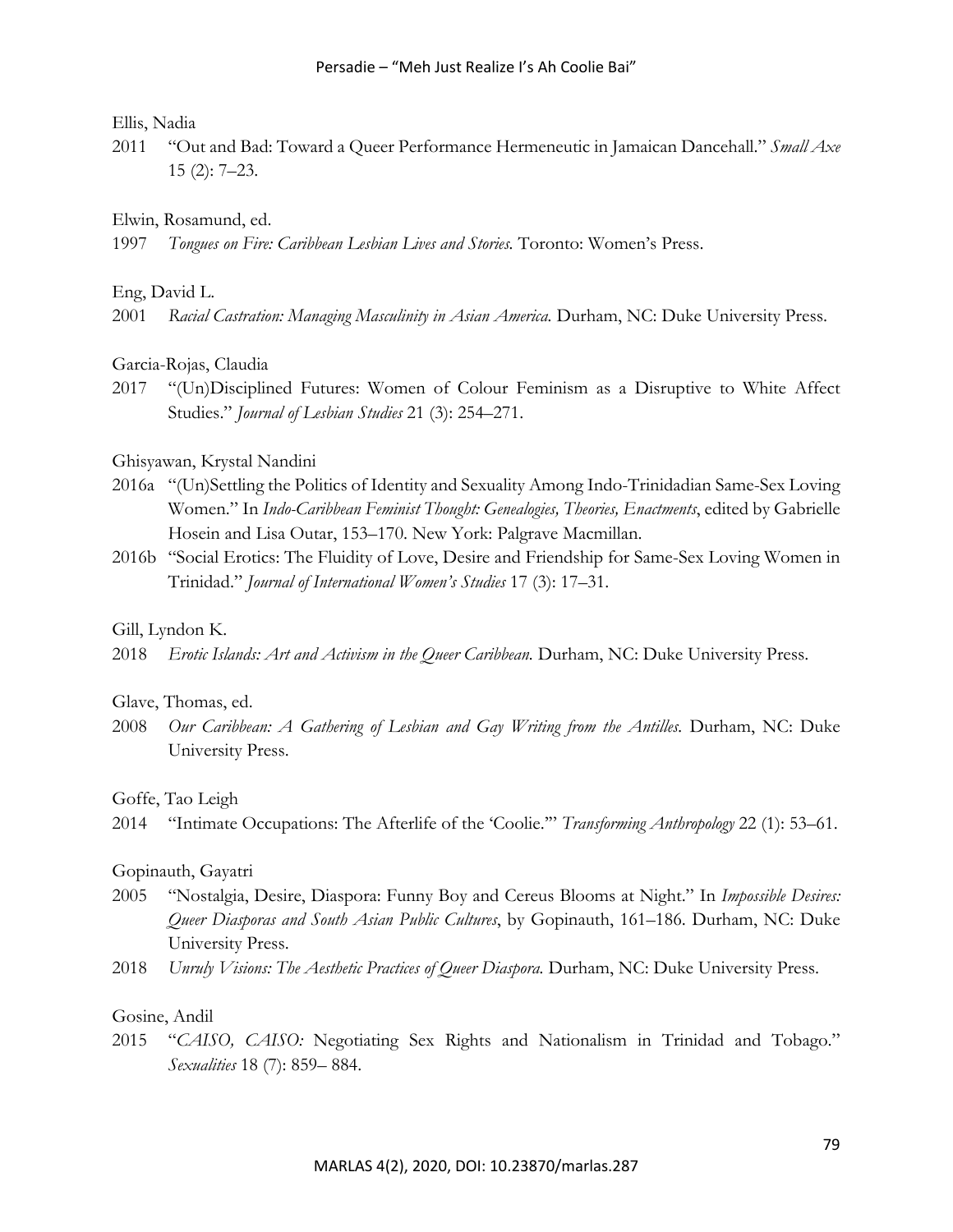Hall, Stuart

2003 "Creolization, Diaspora, and Hybridity in the Context of Globalization." In *Créolité and Creolization,* edited by Okwui Enwezor, Carlos Basualdo, Ute Meta Bauer, Susanne Ghez, Sarat Maharaj, Mark Nash, and Octavio Zaya, 186-198. Ostfildern-Ruit: Hatje Cantz.

Heremann, Alessandra

2018 "Tolerance is for Starters, but I Prefer Acceptance." *Stabroek News,* July 2. https://www.stabroeknews.com/2018/features/in-the-diaspora/07/02/tolerance-is-forstarters-but-i-prefer-acceptance/.

Hosein, Gabrielle Jamela

- 2012 "Modern Navigations: Indo-Trinidadian Girlhood and Gender-Differential Creolization." *Caribbean Review of Gender Studies* 6: 1–24.
- 2016 "Dougla Poetics and Politics in Indo-Caribbean Feminist Thought: Reflection and Reconceptualization." In *Indo-Caribbean Feminist Thought: Genealogies, Theories, Enactments, edited* by Hosein and Lisa Outar, 205–223. New York: Palgrave Macmillan.

Hosein, Gabrielle Jamela and Lisa Outar

- 2012 "Indo-Caribbean Feminisms: Charting Crossings in Geography, Discourse, and Politics." *Caribbean Review of Gender Studies* 6: 1–10.
- 2016 "Introduction: Interrogating an Indo-Caribbean Feminist Epistemology." In *Indo-Caribbean Feminist Thought: Genealogies, Theories, Enactments*, edited by Hosein and Outar, 1–20*.* New York: Palgrave Macmillan.

Kamugisha, Aaron

2007 "The Coloniality of Citizenship in the Contemporary Anglophone Caribbean." *Race and Class*  49 (2): 20–40.

Kanhai, Rosanne, ed.

1999 *Matikor: The Politics of Identity for Indo-Caribbean Women.* Trinidad and Tobago: University of the West Indies.

# Khan, Aliyah

- 2016 "Voyages Across Indenture: From Ship Sister to Mannish Woman." *GLQ* (2): 249–280.
- 2018 "Protest and Punishment: Indo-Guyanese Women and Organized Labour." *Caribbean Review of Gender Studies* 12: 269–298.

# King, Rosamond S.

2014 *Island Bodies: Transgressive Sexualities in the Caribbean Imagination.* Gainesville: University Press of Florida.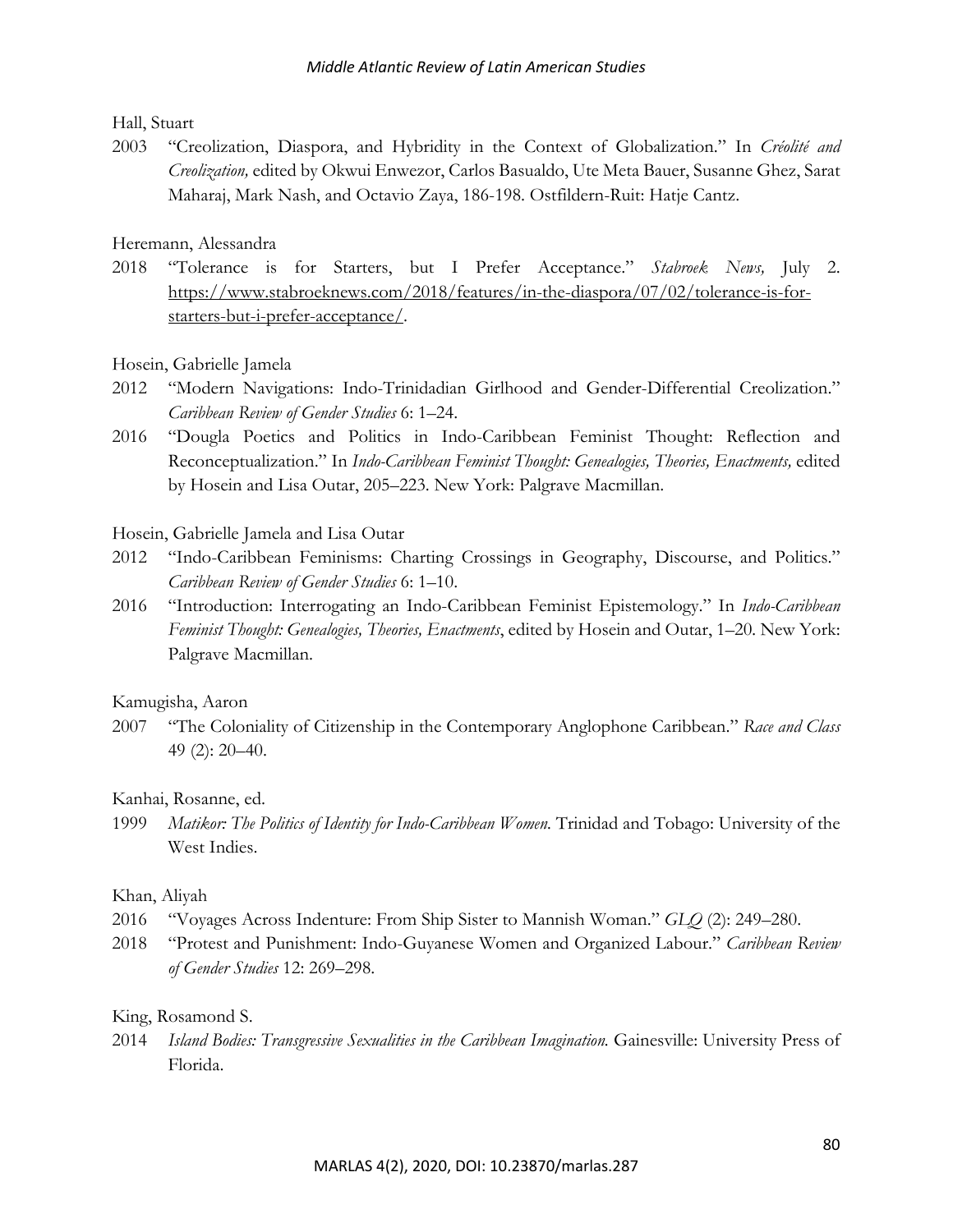# Lazarus, Latoya

2015 "Sexual Citizenship and Conservative Christian Mobilization in Jamaica." *Journal of Eastern Caribbean Studies* 40 (1): 109–140.

#### Lewis, Linden F., and Dave Ramsaran

2018 *Caribbean Masala: Indian Identity in Trinidad and Guyana.* Jackson: University Press of Mississippi.

#### Lewis, R. Anthony, and Robert Carr

2009 "Gender, Sexuality and Exclusion: Sketching the Outlines of the Jamaican Popular Nationalist Project." *Caribbean Review of Gender Studies* 3: 1-22.

#### Livermon, Xavier

2012 "Queer(y)ing Freedom: Black Queer Visibilities in Post-Apartheid South Africa." *GLQ* 18 (2– 3): 297–323.

#### Lokaisingh-Meighoo, Sean

2000 "Jahaji Bhai: Notes on the Masculine Subject and Homoerotic Subtext of Indo-Caribbean Identity." *Small Axe* 7: 77–92.

#### Lowe, Lisa

2015 *The Intimacies of Four Continents.* Durham, NC: Duke University Press.

#### Manuel, Peter

2000 *East Indian Music in the West Indies: Tan-Singing, Chutney and the Making of Indo-Caribbean Culture.* Philadelphia: Temple University Press.

#### Massad, Joseph

2002 "Re-Orienting Desire: The Gay International and the Arab World." *Public Culture* 14 (2): 361– 386.

# Mehta, Brenda J.

- 2001 "The Colonial Curriculum and the Construction of "Coolie-ness" in Lakshmi Persaud's 'Sastra' and 'Butterfly in the Wind' (Trinidad) and Jan Shinebourne's 'The Last English Plantation' (Guyana)." *Journal of Caribbean Literatures* 3 (1): 111–128.
- 2004 *Diasporic (Dis)locations: Indo-Caribbean Women Writers Negotiate the Kala Pani*. Jamaica: University of West Indies Press.

#### Million, Dian

2009 "Felt Theory: An Indigenous Feminist Approach to Affect and History." *Wicazo Sa Review* 24  $(2): 53 - 76.$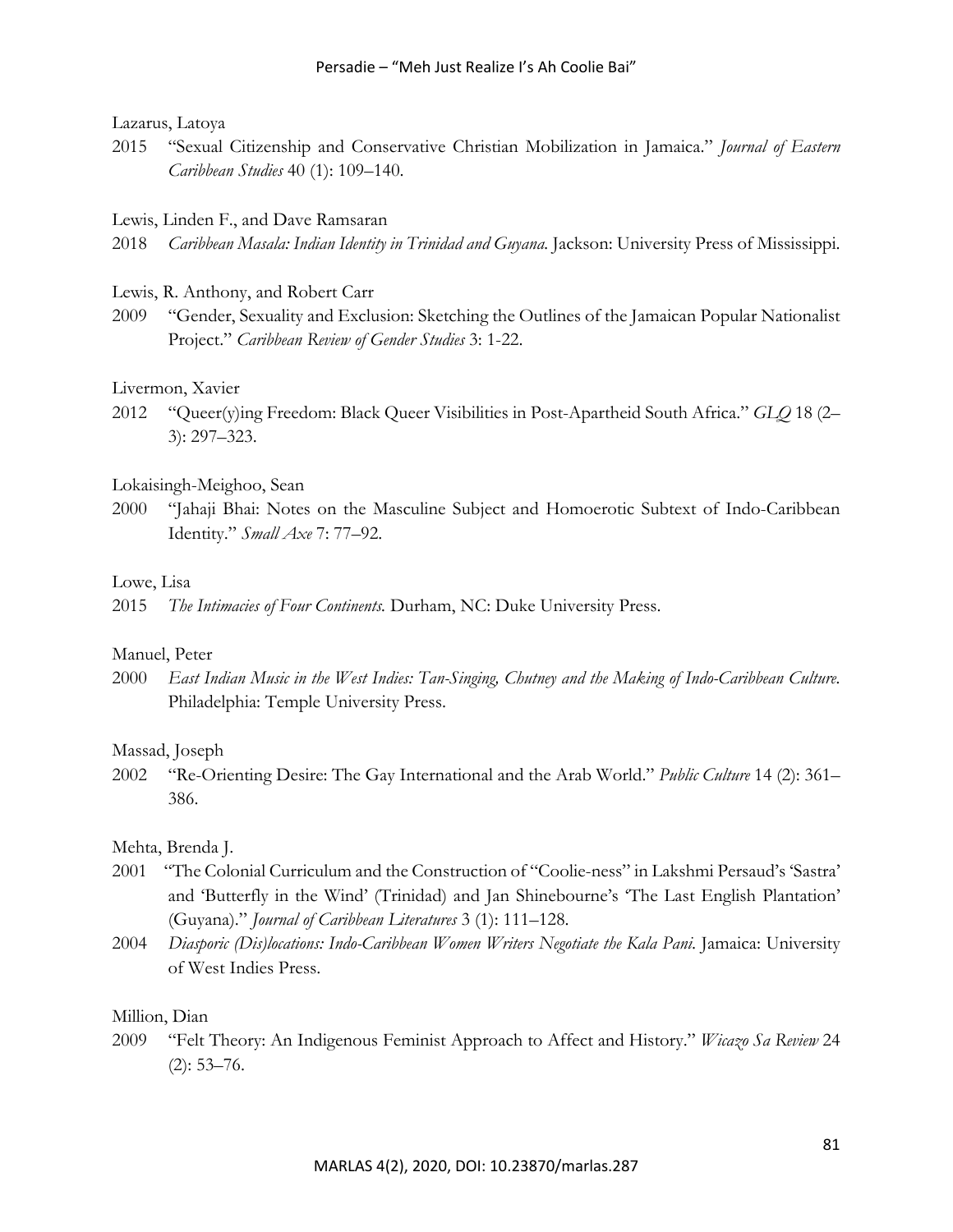# Mohabir, Nalini

2017 "Picturing a Life After Indentureship." *Small Axe* 53: 81–93.

# Mohabir, Rajiv

2017 "Coolitude: Poetics of the Indian Labor Diaspora." http://www.rajivmohabir.com/coolitudeproject

# Mohammed, Patricia

- 2009 *Imaging the Caribbean: Culture and Visual Translation.* Oxford: Macmillan Education.
- 2012 "Changing Symbols of Indo-Caribbean Femininity." *Caribbean Review of Gender Studies* 6: 1–16.

# Munasinghe, Viranjini

2001 *Callaloo or Tossed Salad? East Indians and the Cultural Politics of Identity in Trinidad. New York:* Cornell University Press.

# Muñoz, José Esteban

- 1996 "Ephemera as Evidence: Introductory Notes to Queer Acts." *Women and Performance* 8 (2): 5– 16.
- 1999 *Disidentifications: Queers of Colour and the Performance of Politics.* Minneapolis: University of Minnesota Press.

# Myers, Helen

1998 *Music of Hindu Trinidad: Songs from the Indian Diaspora.* Chicago: University of Chicago Press.

# "Mystic"

2014 "Coolie Bai." Music video. Produced by Jason Dasrath. 3:06. https://www.youtube.com/watch?v=SJLXQdIQNsI

# Nash, Jennifer

2014 *The Black Body in Ecstasy: Reading Race, Reading Porn. Durham, NC: Duke University Press.* Nermal, Romeo. See "Mystic."

# Nguyen, Tan Hoang

2014 *A View from the Bottom: Asian American Masculinity and Sexual Representation.* Durham, NC: Duke University Press.

# Niranjana, Tejaswini

1999 "'Left to the Imagination': Indian Nationalisms and Female Sexuality in Trinidad." *Public Culture* 11 (1): 223–243.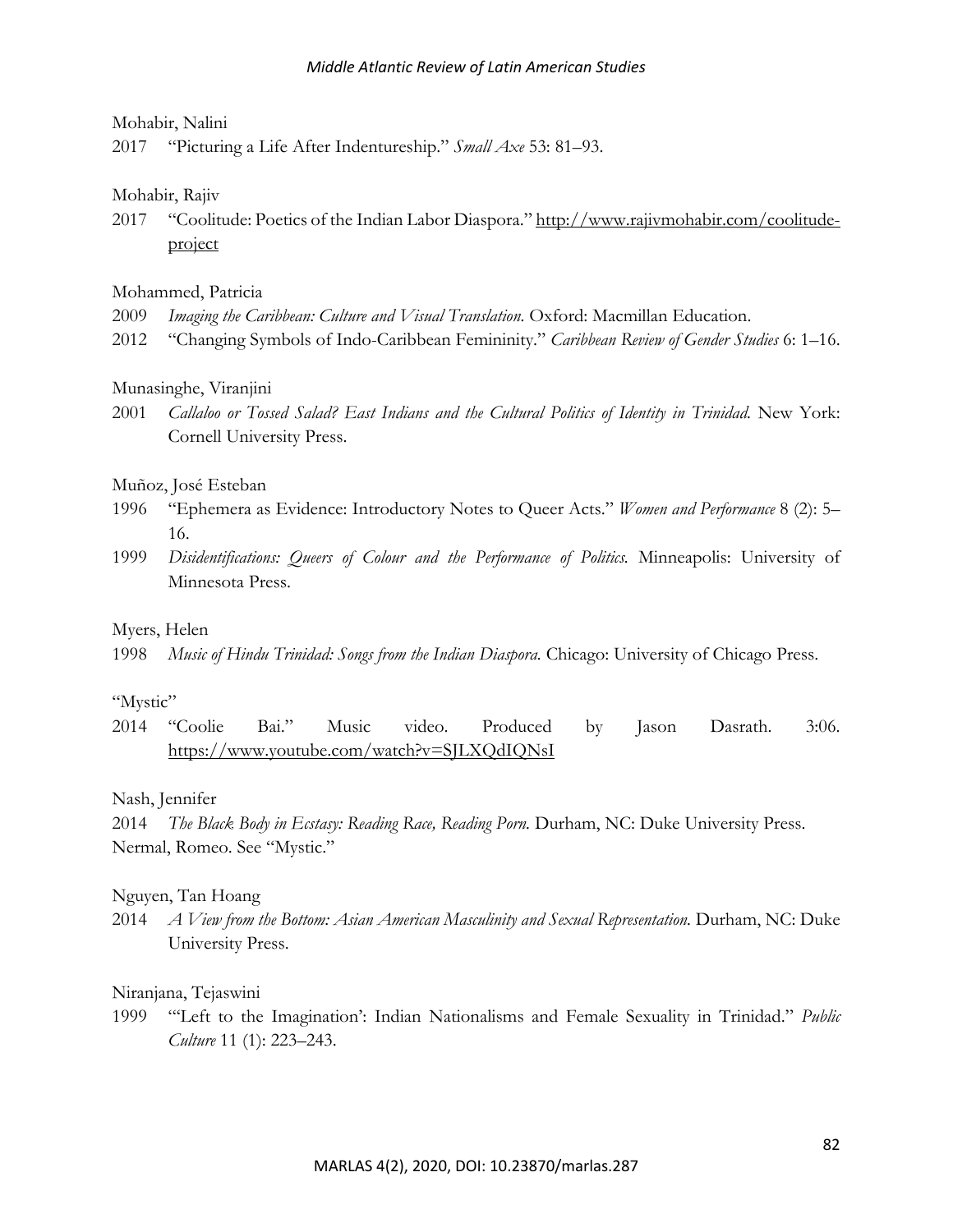#### Paton, Diana, and Gemma Romain

2014 "Gendered Clothing Legislation & Trans Experience in Guyana." *History Workshop,* March 21. http://www.historyworkshop.org.uk/gendered-clothing-legislation-trans-experience-inguyana/.

#### Persard, Suzanne C.

2018 "Queering Chutney: Disrupting Heteronormative Paradigms of Indo-Caribbean Epistemology." *Journal of West Indian Literature* 26 (1): 25–37.

#### Pragg, Lauren

2012 "The Queer Potential: (Indo-)Caribbean Feminisms and Heteronormativity." *Caribbean Review of Gender Studies* 6: 1–14.

#### Puar, Jasbir K.

2009 "Chutney to Queer and Back: Trinidad 1995–1998." *Caribbean Review of Gender Studies* 3: 1–10.

### Puri, Shalini

- 1997 "Race, Rape, and Representation: Indo-Caribbean Women and Cultural Nationalism." *Cultural Critique* 36: 119–163.
- 2004 *The Caribbean Postcolonial: Social Equality, Post-Nationalism, and Cultural Hybridity. New York:* Palgrave Macmillan.

#### Raghunandan, Kavyta

2016 "The Body Contours of Carnival: Mas-Playing and Race in Trinidad." *Advances in Gender Research* 21: 193–212.

#### Rahim, Jennifer

2010 "Dougla, Half-Doogla, Travesao, and the Limits of Hybridity." *Anthurium* 7 (14): 1–14.

#### Ramnarine, Tina K.

1996 "'Indian Music' in the Diaspora: Case Studies of 'Chutney' in Trinidad and in London." *British Journal of Ethnomusicology* 5: 133–153.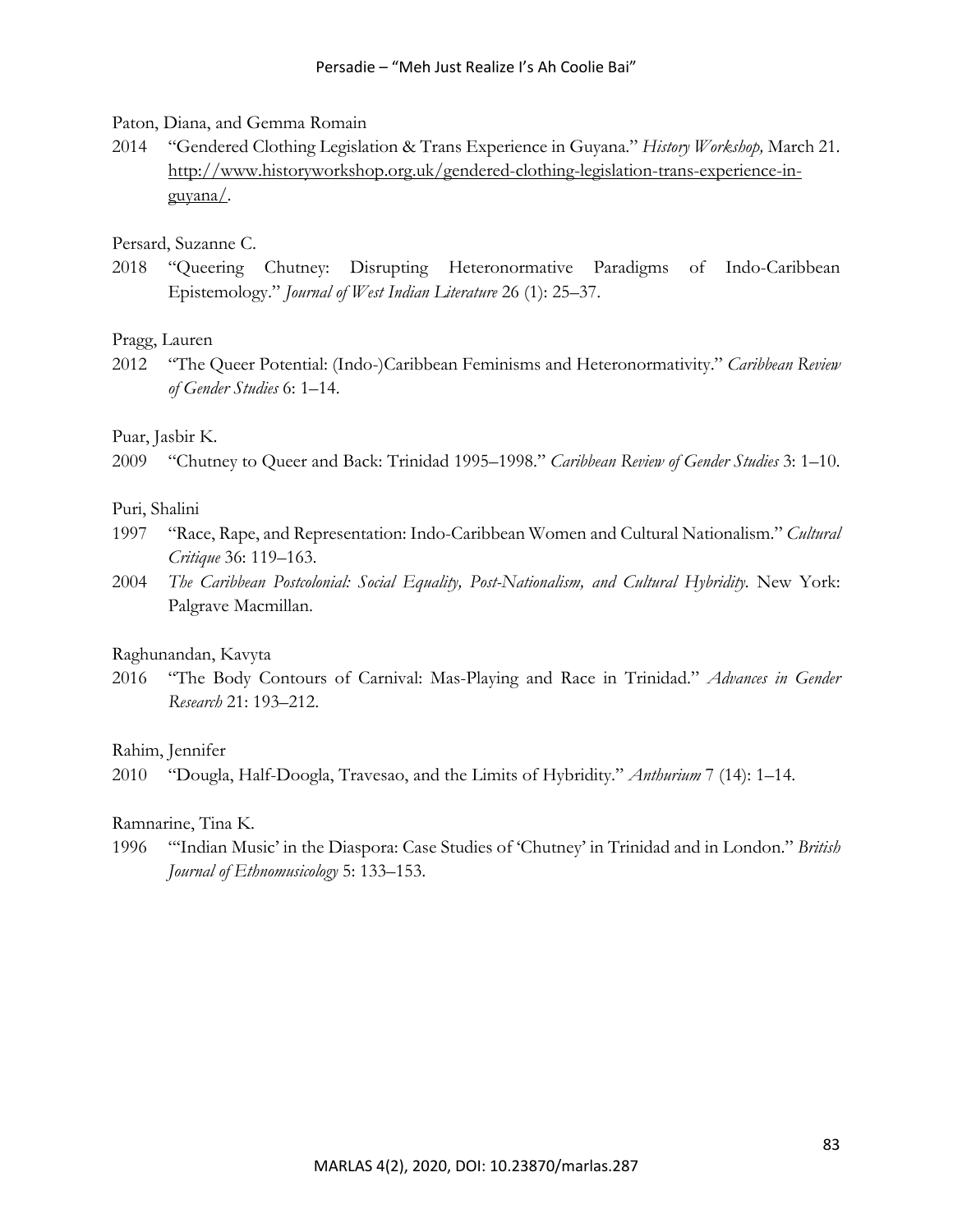Reddock, Rhoda

- 1998 "Contestations Over National Culture in Trinidad and Tobago: Considerations of Ethnicity, Class and Gender." In *Caribbean Portraits: Essays on Gender Ideologies and Identities,* edited by Christine Barrow, 414–435. Kingston: UWI Press.
- 1999 "Jahaji Bhai: The Emergence of a Dougla Poetics in Trinidad." *Identities* 5 (4): 569–601.
- 2014 "'Looking for ah Indian Man': Popular Culture and the Dilemmas of Indo-Trinidadian Masculinity." *Caribbean Quarterly* 60 (4): 46–63.
- 2016 "Indo-Caribbean Masculinities and Indo-Caribbean Feminisms: Where Are We Now?" In *Indo-Caribbean Feminist Thought: Genealogies, Theories, Enactments*, edited Gabrielle Hosein and Lisa Outar, 263–282. New York: Palgrave Macmillan.

# Regis, Ferne Louanne

2010 "The Emergence of Chutney Music: A Guyanese Perspective, Interview with Ian E. Robertson." *Sargasso* (1–2): 186–201.

# Robinson, Tracy, and Arif Bulkan

2017 "Enduring Sexed and Gendered Criminal Laws in the Anglophone Caribbean." *Caribbean Review of Gender Studies* 11: 219–240.

# Said, Edward

1978 *Orientalism.* New York: Penguin Books.

# Sampath, Niels M.

1993 "An Evaluation of the 'Creolisation' of Trinidad East Indian Adolescent Masculinity." In *Trinidad Ethnicity,* edited by Kevin A. Yelvington, 235–253. Knoxville: University of Tennessee Press.

# Scott, Darieck

2010 *Extravagant Abjection: Blackness, Power and Sexuality in the African American Literary Imagination.*  New York: New York University Press.

# Scott, Julia

2015 "The Lonely Fight Against Belize's Antigay Laws: Can One Challenge to a Statute Criminalizing Sodomy in the Caribbean Have a Domino Effect?" *New York Times,* May 22. https://www.nytimes.com/2015/05/24/magazine/the-lonely-fight-against-belizes-antigaylaws.html.

# Sheller, Mimi

2012 *Citizenship from Below: Erotic Agency and Caribbean Freedom.* Durham: Duke University Press.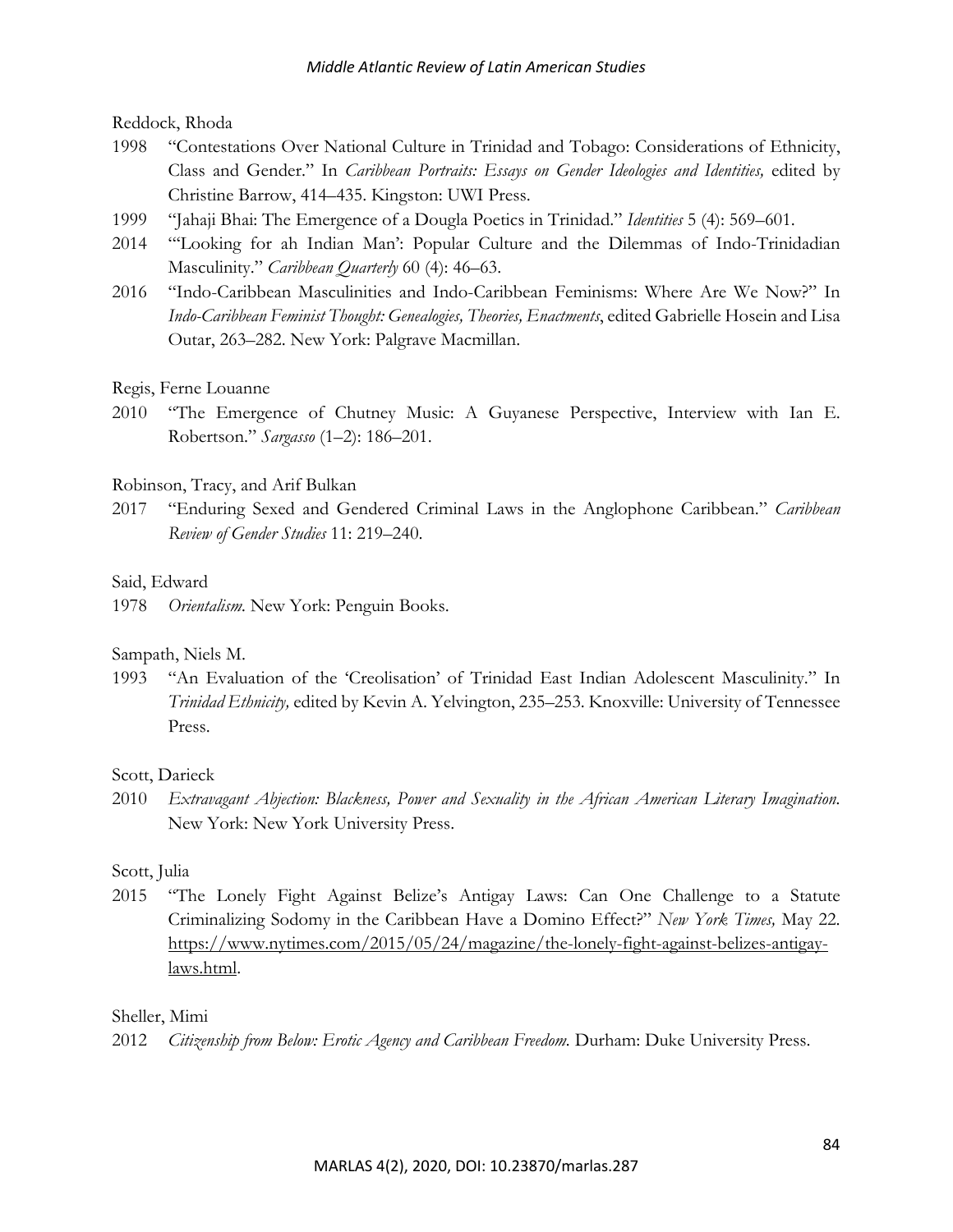# Sidnell, Jack

2000 "'Primus inter pares': Storytelling and Male Peer Groups in an Indo-Guyanese Rumshop." *American Ethnologist* 27 (1): 72–99.

#### Silvera, Makeda

1992 "Man Royals and Sodomites: Some Thoughts on the Invisibility of Afro-Caribbean Lesbians." *Feminist Studies* 18 (3): 521–532.

### Singh, Kavita Ashana

2016 "Comparative Caribbean Feminisms: *Jahaji-Bhain* in Carnival." In *Indo-Caribbean Feminist Thought: Genealogies, Thoughts, Enactments*, edited by Gabrielle Hosein and Lisa Outar, 133–152. New York: Palgrave MacMillan.

# *Stabroek News*

2018 "CCJ to hear argument in cross-dressing case." *Stabroek News,* June 25. https://www.stabroeknews.com/2018/news/guyana/06/25/ccj-to-hear-arguments-incross-dressing-case/.

#### Torabully, Khal, and Martina Carter, eds.

2002 *Coolitude: An Anthology of the Indian Labour Diaspora.* London: Wimbledon Publishing Company.

#### Trotman, David V.

2005 "Transforming Caribbean and Canadian Identity: Contesting Claims for Toronto's Caribana." *Atlantic Studies* 2 (2): 177–198.

### Wahab, Amar

- 2006 "Contesting Cultural Citizenship? The East Indian "Big House" in Trinidad's Nationalist Discourse." *Work and Days* 24 (1&2): 141–165.
- 2012 "Homophobia as the State of Reason: The Case of Postcolonial Trinidad and Tobago." *GLQ*  18 (4): 481–505.

# Walcott, Rinaldo

2001 "Caribbean Pop Culture in Canada; Or, the Impossibility of Belonging to the Nation." *Small Axe* 5 (1): 123–139.

#### Wekker, Gloria

- 1999 "'What's Identity Got to Do With It?': Rethinking Identity in Light of the *Mati* Work in Suriname." In *Female Desires: Sex-Sex Relations and Transgender Practices across Cultures*, edited by Evelyn Blackwood and Saskia E. Wieringa, 119–138. New York: Colombia University Press.
- 2006 *The Politics of Passion: Women's Sexual Culture in the Afro-Surinamese Diaspora.* New York: Colombia University Press.